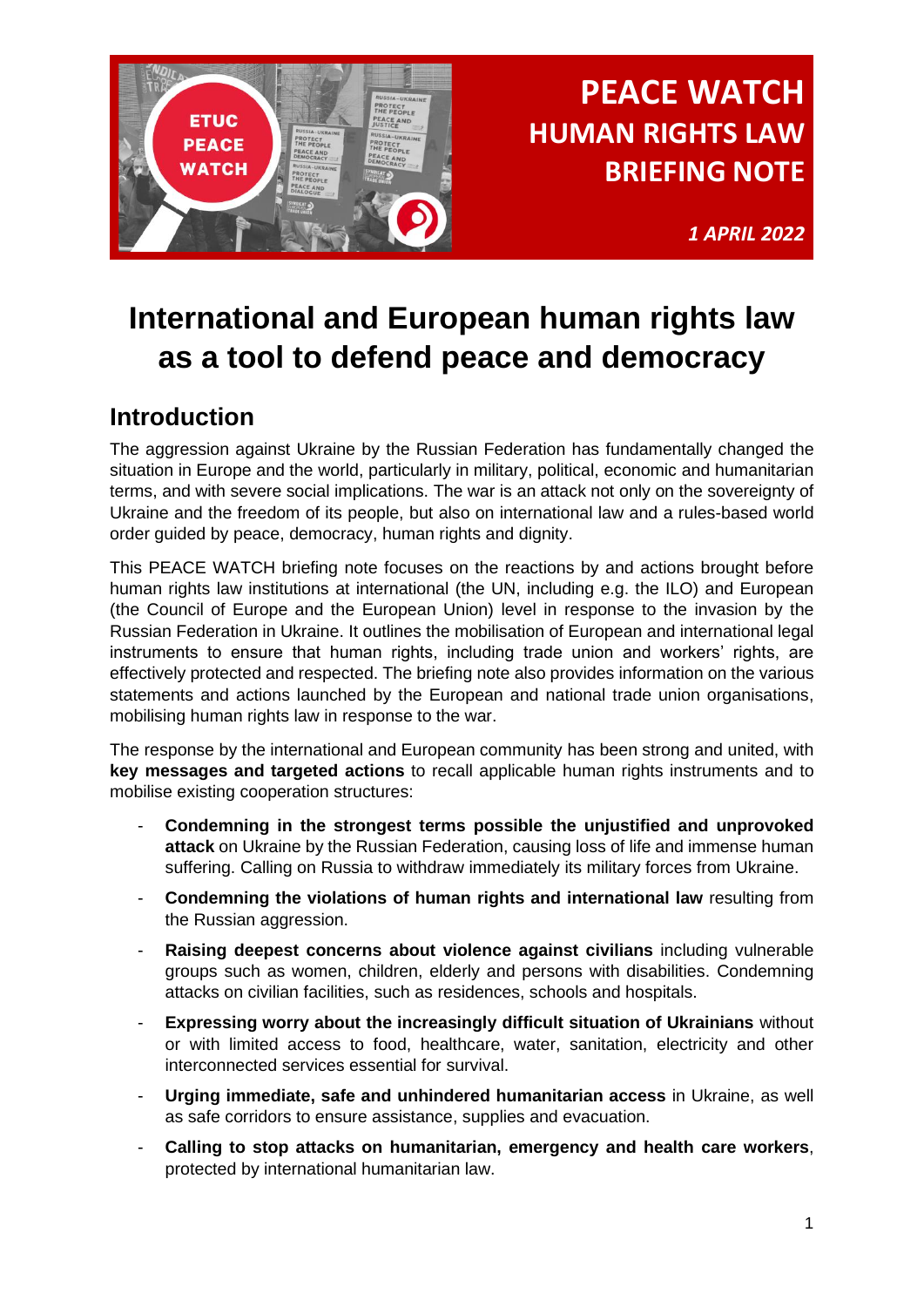

*1 APRIL 2022*

- **Underlining the need to provide safety and protection** to refugees and displaced persons fleeing from the war in Ukraine. Recalling the importance of gender-sensitive reception procedures and support services for women and girls, who are particularly vulnerable in conflict, threatened by physical and sexual violence.
- **Raising concerns about increased risks of abuse and human trafficking**, as organised crime groups look to exploit the desperation of individuals fleeing the war.
- **Denouncing Russia's use of disinformation and misinformation** to legitimise its unjustifiable attack on Ukraine. Criticising the government's censorship laws intended to gag critics and human rights defenders and blindfold the Russian population.
- **Expressing solidarity with workers and employers** of Ukraine. Recalling that working people are among the first victims in conflict, causing devastation of jobs, enterprises and livelihoods, and requiring all possible assistance.
- **Promoting efforts to document and raise awareness about the war** in Ukraine, including initiatives to identify human rights violations. Recognising the need to support civil society organisations in Ukraine.
- **Setting up independent international inquiries and investigations** to establish facts, circumstances and root causes of violations and abuses. Imposing urgent measures in response to the massive human rights violations committed by Russia in Ukraine.
- Calling for those responsible to be held accountable for their actions in breach of international law, including war crimes, crimes against humanity, crime of aggression or genocide.
- **Suspending and/or expelling Russia** from membership (Council of Europe) and/or rights of representation and participation in international organisations and cooperation networks. Considering the Russian human rights violations in Ukraine incompatible with its commitments under international law.

*One note of caution, this briefing note captures a dynamic situation which is subject to ongoing change. We therefore kindly ask affiliates to provide us with further information on any further related measures that have been introduced in your country so that we can update this briefing note.*

*This briefing note was originally produced on 25 March 2022 and updated on 1 April 2022 to take account of the recent developments at the level of the Council of Europe, the European Union as well as European and national trade union responses in defence of human rights.*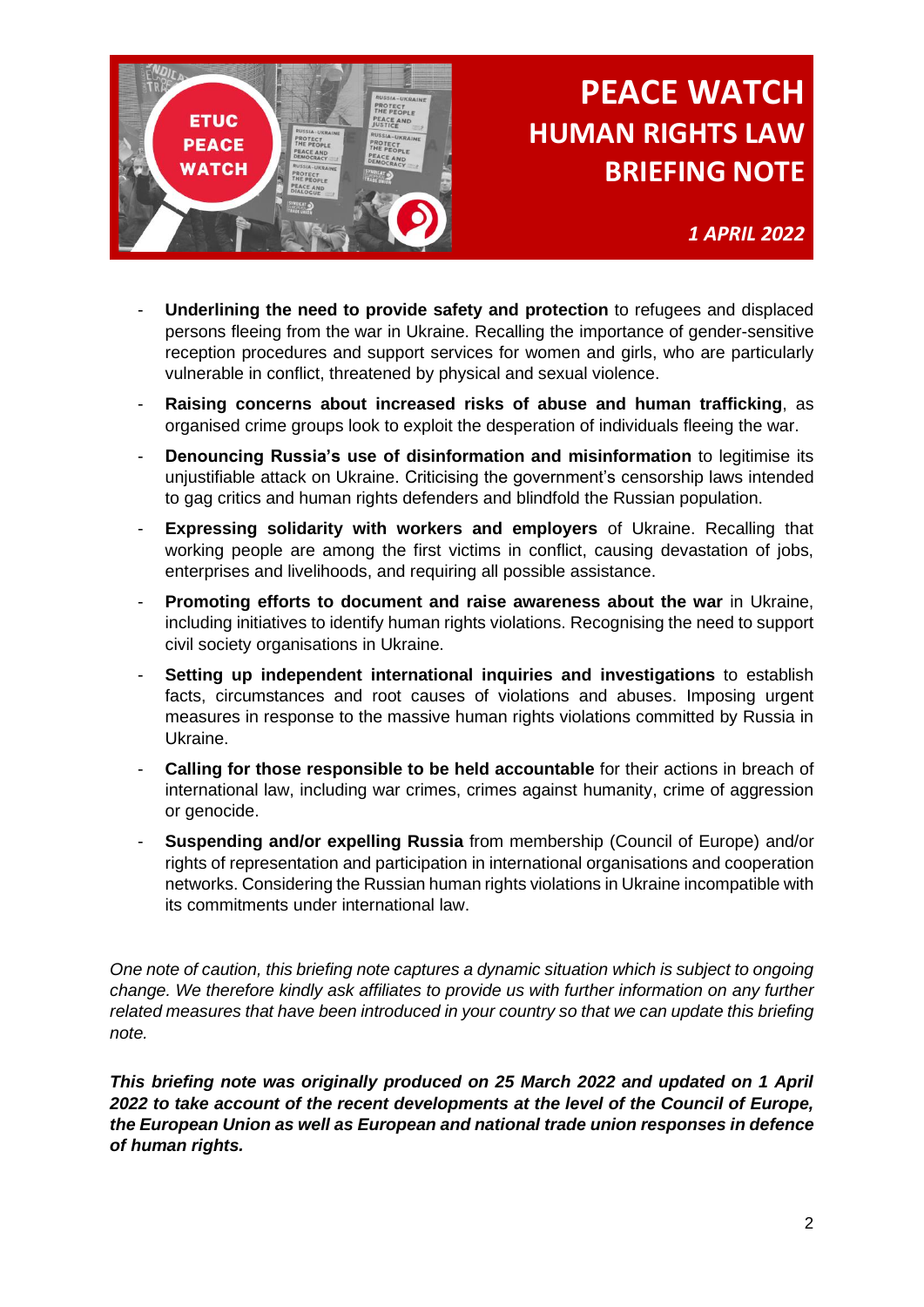

*1 APRIL 2022*

# **International and European human rights law as a tool to defend peace and democracy**

## **Content**

| L.                                                                                                        |                                                                                                                                   |
|-----------------------------------------------------------------------------------------------------------|-----------------------------------------------------------------------------------------------------------------------------------|
| i.<br>ii.<br>iii.<br>iv.<br>V.<br>vi.<br>vii.<br>ix.                                                      |                                                                                                                                   |
| Ш.                                                                                                        |                                                                                                                                   |
| i.<br>a.<br>b.<br>C.<br>d.<br>е.<br>f.<br>ii.<br>a.<br>b.<br>c.<br>d.<br>е.<br>f.<br>g.<br>h.<br>i.<br>j. | European Commissioner for Human Rights (CommissionerHR) 17<br>European Union Agency for Criminal Justice Cooperation (EUROJUST)24 |
| III.                                                                                                      |                                                                                                                                   |
| i.                                                                                                        |                                                                                                                                   |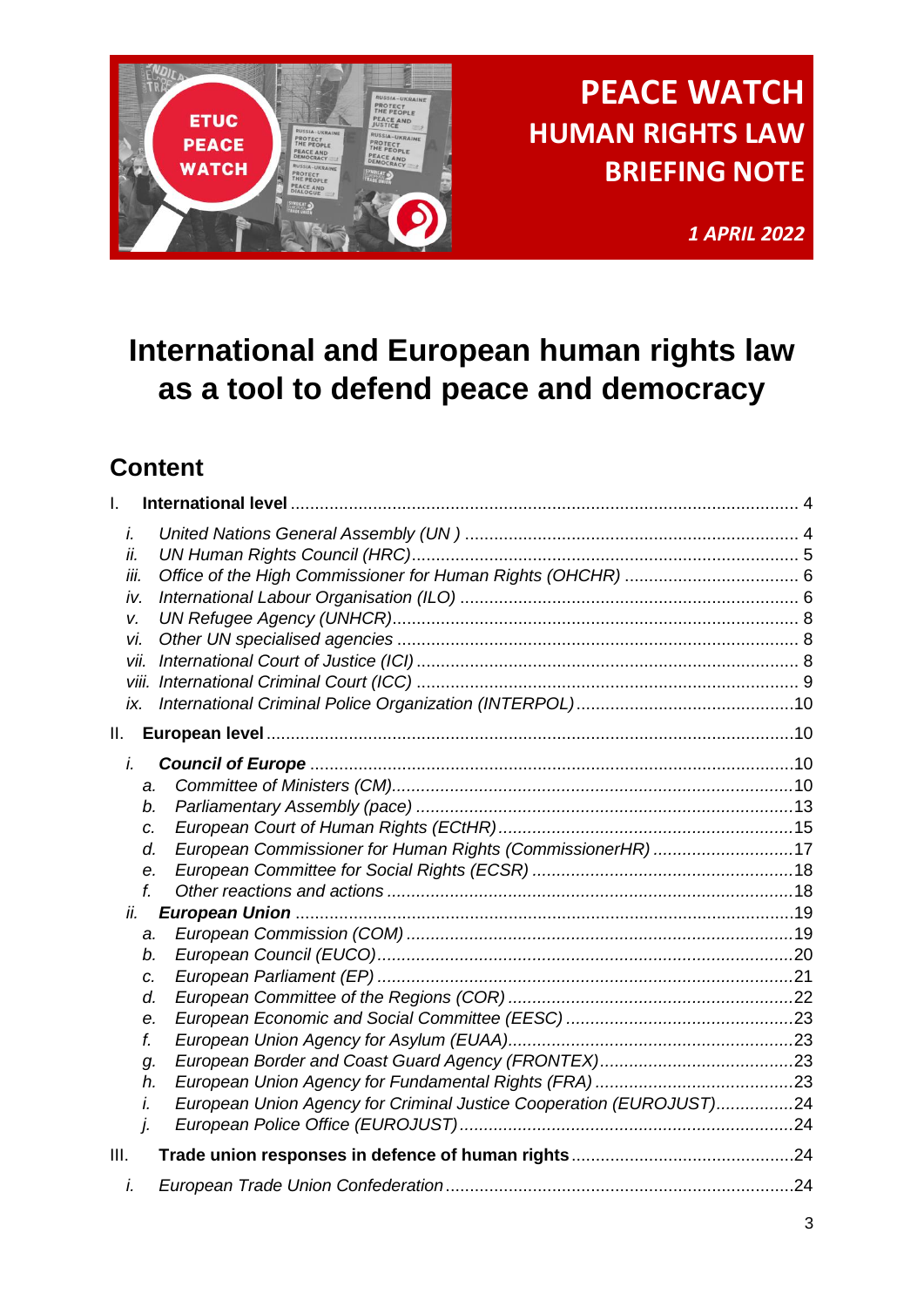

*1 APRIL 2022*

## <span id="page-3-0"></span>**I. International level**

Representing a fundamental attack on the basic principles of the UN, the invasion of Ukraine by the Russian Federation has provoked an ongoing series of reactions by the UN, its institutions and specialised agencies like the International Labour Organisation [\(ILO\)](https://www.ilo.org/global/lang--en/index.htm) as well as courts like the International Court of Justice [\(ICI\)](https://www.icj-cij.org/) and the International Criminal Court [\(ICC\)](https://www.icc-cpi.int/Pages/Home.aspx).

The site [UN News](https://news.un.org/en/tags/ukraine) provides access to all media updates on Ukraine from the United Nations and the UN system.

### *i. United Nations General Assembly [\(UN](https://news.un.org/en/) )*

<span id="page-3-1"></span>Failing a decision by the Security Council on 28 February 2022 because of the [veto](https://www.un.org/press/en/2022/sc14808.doc.htm) of the Russian Federation, the General Assembly subsequently adopted a resolution on Ukraine. Alongside with this development other UN institutions have dealt with the international human rights law aspects like the Human Rights Council and the UN High Commissioner for Human Rights.

The UN General Assembly overwhelmingly [adopted](https://www.un.org/press/en/2022/ga12407.doc.htm) a [Resolution](https://documents-dds-ny.un.org/doc/UNDOC/LTD/N22/272/27/PDF/N2227227.pdf?OpenElement) on 2 March 2022 demanding that Russia immediately end its military operations in Ukraine.

Known informally as the world's "town hall", the Assembly is where all 193 UN Member States have a voice. A total of 141 countries [voted](https://news.un.org/en/story/2022/03/1113152) in favour of the Resolution, which reaffirms Ukrainian sovereignty, independence and territorial integrity. Only 5 UN Member States voted against: Russia, Belarus, DPRK (North Korea), Eritrea and Syria. 35 Member States abstained and, 12 did not participate in the vote.

The Resolution demands that Russia "*immediately, completely and unconditionally withdraws all of its military forces from the territory of Ukraine within its internationally recognized borders*." It was sponsored by more than 90 countries and needed a two-thirds majority in the Assembly to pass. The Resolution reflects the international community's grave concerns about the situation in Ukraine. UN Member States also express their concern about "*reports of attacks on civilian facilities such as residences, schools and hospitals, and of civilian casualties, including women, older persons, persons with disabilities, and children"*.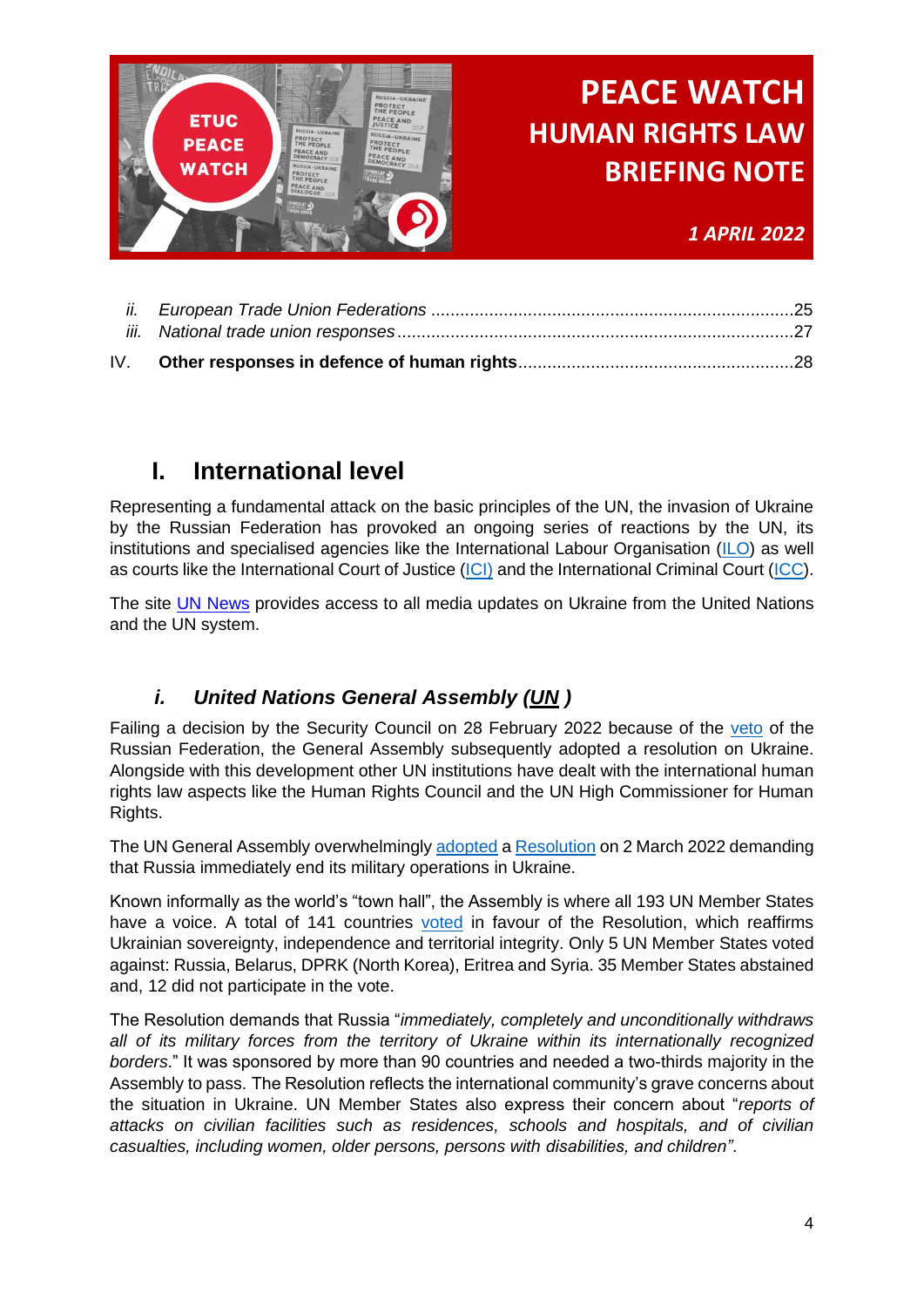

*1 APRIL 2022*

UN [Secretary-General António Guterres,](https://www.un.org/sg/) [who also addressed reporters,](https://www.un.org/sg/en/node/262163) stated he was duty bound to stand by the resolution and be guided by its call. "*The message of the General Assembly is loud and clear: End hostilities in Ukraine now. Silence the guns now. Open the door to dialogue and diplomacy now*." "*Looking ahead, I will continue to do everything in my power to contribute to an immediate cessation of hostilities and urgent negotiations for peace*," Mr. Guterres stated.

"*People in Ukraine desperately need peace. And people around the world demand it*." For Ukraine's Ambassador to the UN, Sergiy Kyslytsya, this was "a defining day," recalling words from his statement in the Assembly.

The draft resolution is available [here.](https://documents-dds-ny.un.org/doc/UNDOC/LTD/N22/272/27/PDF/N2227227.pdf?OpenElement) The adopted resolution is not yet available at the official UN websites. However, an online version of is published [here.](https://www.aljazeera.com/news/2022/3/3/unga-resolution-against-ukraine-invasion-full-text)

On 24 March, the General Assembly adopted a further [Resolution](https://www.un.org/press/en/2022/ga12411.doc.htm) recognizing that the Russian Federation's military offensive inside Ukraine — and its humanitarian consequences — are on a scale that the international community has not seen in Europe in many decades. Adopted with 140 in favour to 5 against (Eritrea, Russian Federation, Syria, Democratic People's Republic of Korea, Belarus) and 38 abstentions, the Assembly demands amongst full protection for civilians, including humanitarian personnel, journalists and persons in vulnerable situations, women and children among them. It further demanded full respect for — and protection of — all medical personnel and humanitarian personnel exclusively engaged in medical duties, their equipment and means of transportation, as well as hospitals and other medical facilities. The Resolution was also [welcomed](https://agenceurope.eu/en/bulletin/article/12919/8) by the High Representative of the Union for Foreign Affairs and Security Policy Josep Borrell, in a [statement](https://www.eeas.europa.eu/eeas/russiaukraine-statement-high-representative-josep-borrell-shelling-eu-advisory-mission-field_en) issued on behalf of the EU27.

### *ii. UN Human Rights Council [\(HRC\)](https://www.ohchr.org/en/hrbodies/hrc/pages/home.aspx)*

<span id="page-4-0"></span>In a [Resolution](https://www.ungeneva.org/en/news-media/meeting-summary/2022/03/morning-human-rights-council-establishes-independent) [adopted](https://www.ungeneva.org/en/news-media/meeting-summary/2022/03/morning-human-rights-council-establishes-independent) on 4 March 2022, the UN Human Rights Council in Geneva agreed to establish a commission to investigate violations committed during Russia's military attack on Ukraine. 32 UN Member States voted in favour of the Resolution, which was presented by Ukraine. Russia and Eritrea voted against it, while 13 nations abstained.

In its Resolution, the Council condemned in the strongest possible terms the human rights violations and abuses and violations of international humanitarian law resulting from the Russian Federation's aggression against Ukraine and called upon the Russian Federation to immediately end its human rights violations and abuses and violations of international humanitarian law in Ukraine. The Council called for the swift and verifiable withdrawal of Russian Federation troops and Russian-backed armed groups from the entire territory of Ukraine, within its internationally recognised borders, as well as its territorial waters. The Council also urged immediate, safe and unhindered humanitarian access.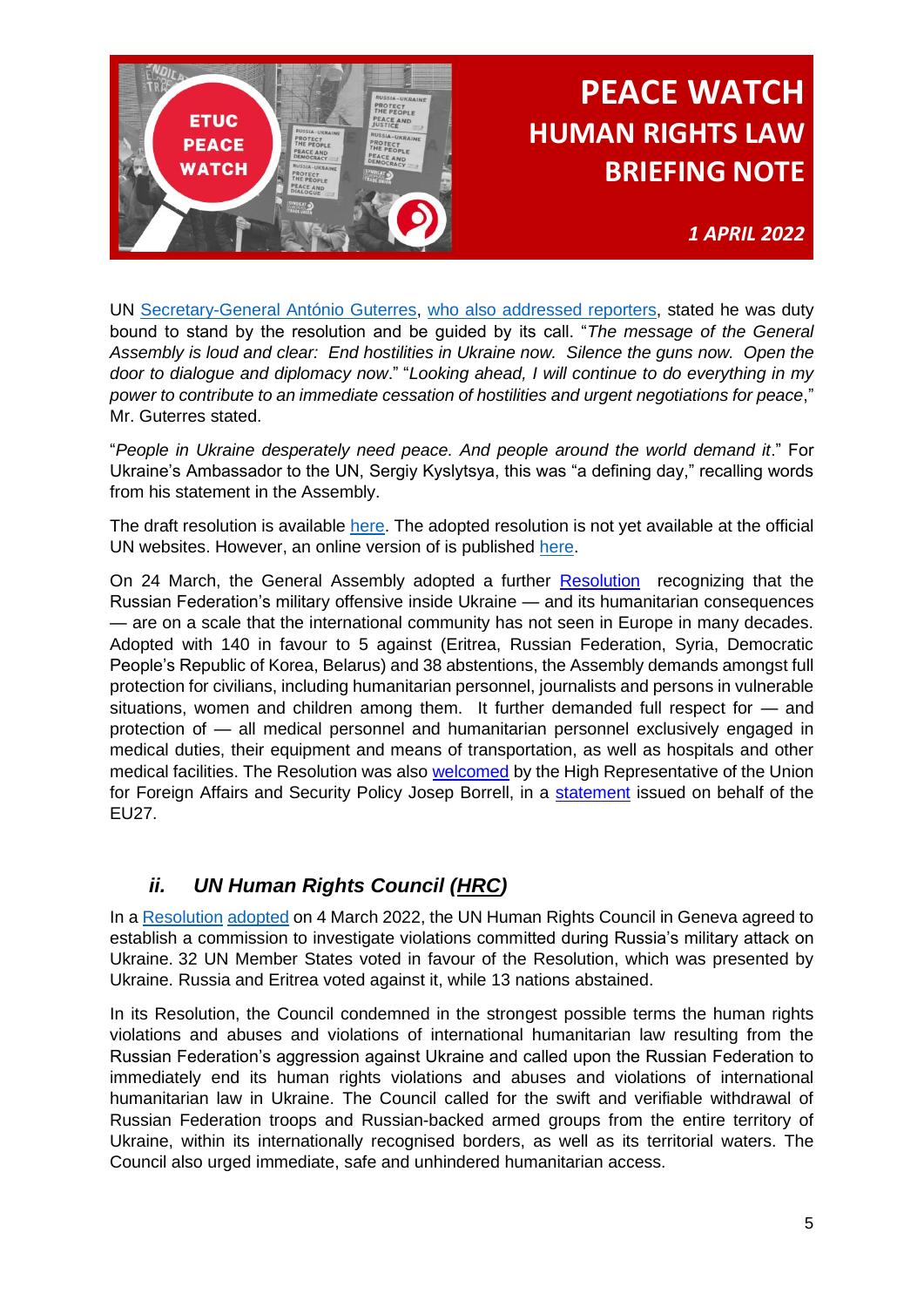

*1 APRIL 2022*

The Council decided to urgently establish an independent international commission of inquiry, constituted by three human rights experts, to be appointed by the President of the Human Rights Council for an initial duration of one year, with the following mandate: to, among other things, investigate all alleged violations and abuses of human rights and violations of international humanitarian law, and related crimes, in the context of the Russian Federation's aggression against Ukraine, and to establish the facts, circumstances, and root causes of any such violations and abuses; and to make recommendations, in particular on accountability measures, all with a view to ending impunity and ensuring accountability .

### *iii. Office of the High Commissioner for Human Rights [\(OHCHR\)](http://www.ohchr.org/EN/pages/home.aspx)*

<span id="page-5-0"></span>The UN Office of the High Commissioner for Human Rights [reiterated](https://www.ohchr.org/EN/NewsEvents/Pages/DisplayNews.aspx?NewsID=28262&LangID=E) deep concern on 11 March 2022 at the increasing number of civilian casualties in Ukraine following the Russian invasion. It reminded Moscow that any targeting of non-combatants could be a war crime.

"*Civilians are being killed and maimed in what appear to be indiscriminate attacks, with Russian forces using explosive weapons with wide area effects in or near populated areas*," said the [OHCHR.](http://www.ohchr.org/EN/pages/home.aspx)

In a [press release](https://www.ohchr.org/EN/NewsEvents/Pages/DisplayNews.aspx?NewsID=28264&LangID=E) on 11 March 2022 by the OHCHR, an independent expert appointed by the Human Rights Council described Russia's recent adoption of a punitive "fake war news" law as an alarming move by the government to gag and blindfold an entire population: "*While the Government claims that the purpose of the new legislation is to protect the 'truth' about what it euphemistically calls a 'special military operation' in Ukraine, in reality the law places Russia under a total information blackout on the war and in so doing gives an official seal of approval to disinformation and misinformation***"**.

### *iv. International Labour Organisation [\(ILO\)](https://www.ilo.org/global/lang--en/index.htm)*

<span id="page-5-1"></span>In a [statement](https://www.ilo.org/global/about-the-ilo/newsroom/news/WCMS_838518/lang--en/index.htm) on 3 March, the Director-General of the International Labour Organization, Guy Ryder, condemned "*the unprovoked and unjustifiable attack by the Russian Federation against Ukraine conducted without regard to international law, and the continuing loss of life, and immense human suffering that it is inflicting on the people of Ukraine.*" He echoed the UN General Assembly (see above) in demanding that Russia immediately ceases its use of force and unconditionally withdraw all of its military forces from the territory of Ukraine within its internationally recognized borders.

He furthermore considered that the situation in Ukraine "*stands among the darkest chapters in the ILO's century long history and a brutal repudiation of our organization's mission to promote peace through social justice. Those responsible for the aggression know full well that among its first victims will be working people and that the devastation of jobs, enterprises and*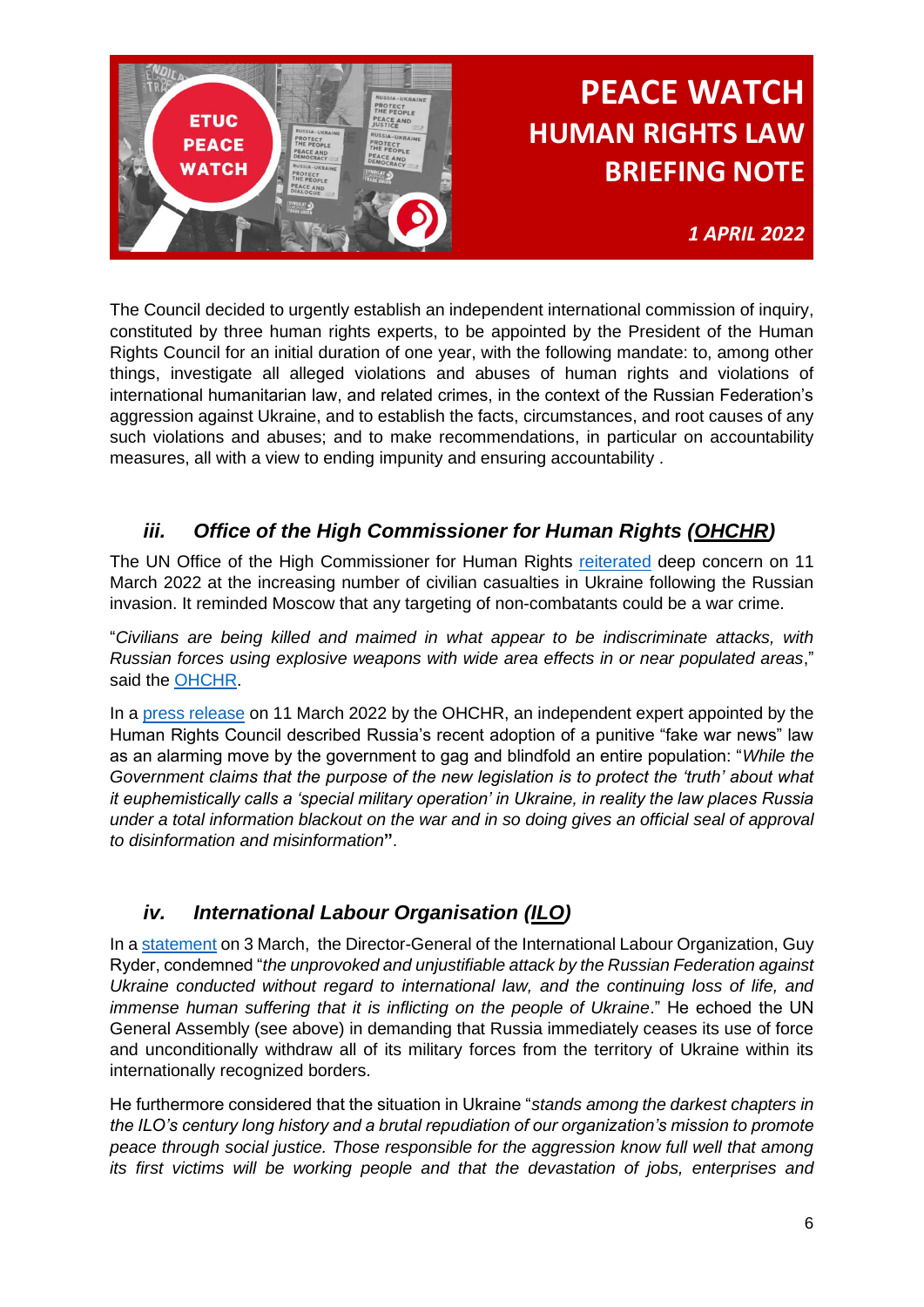

*1 APRIL 2022*

*livelihoods will be massive and endure for many years*." "*The ILO's duty is to stand in solidarity with the government, workers, and employers of Ukraine and to join with the rest of the United Nations system in providing all possible assistance to them*", he stated.

On 24 March, the Governing Body of the ILO adopted a [resolution](https://www.ilo.org/global/about-the-ilo/newsroom/news/WCMS_840263/lang--en/index.htm) on the Russian Federation's aggression against Ukraine with 42 for, two votes against and eight abstentions (and four countries that did not participate in the vote). The 27-paragraph resolution expresses amongst others the following:

- Calls upon the Russian Federation to immediately and unconditionally cease its aggression, withdraw its troops from Ukraine, end the suffering it is inflicting on the people of Ukraine, as well as refrain from any further unlawful threat or use of force against any Member State and take the path of peaceful resolution consistent with the UN Charter and international law;
- Demands all parties to allow safe and unhindered passage to safe destinations outside of Ukraine, including for seafarers, and urges immediate, safe and unhindered humanitarian access for those in need;
- Urges all Members to take measures, in accordance with national and applicable international law, to protect and ensure labour rights and a safe environment for all those fleeing Ukraine, in particular all those in vulnerable situations;
- Makes a pressing appeal to all constituents, to consider the adoption of appropriate measures to urge the Russian Federation to respect in full its duties and obligations arising from ILO membership, as well as cease violations and abuses preventing fulfilment of labour rights in Ukraine;
- Decides, while safeguarding the ILO's technical cooperation or assistance to all other countries within the purview of the ILO Decent Work Technical Support Team and Country Office for Eastern Europe and Central Asia, to temporarily suspend technical cooperation or assistance from the ILO to the Russian Federation, except for the purpose of humanitarian assistance, until a ceasefire is agreed and a peaceful resolution is implemented;
- Requests the International Labour Office to explore options to safeguard the technical cooperation or assistance to all other countries in the aforementioned region, including the possible relocation of the ILO Decent Work Technical Support Team and Country Office for Eastern Europe and Central Asia to an area outside of the Russian Federation;
- Decides to suspend invitations to the Russian Federation to attend all discretionary meetings, such as technical meetings and meetings of experts, conferences and seminars whose composition is set by the Governing Body.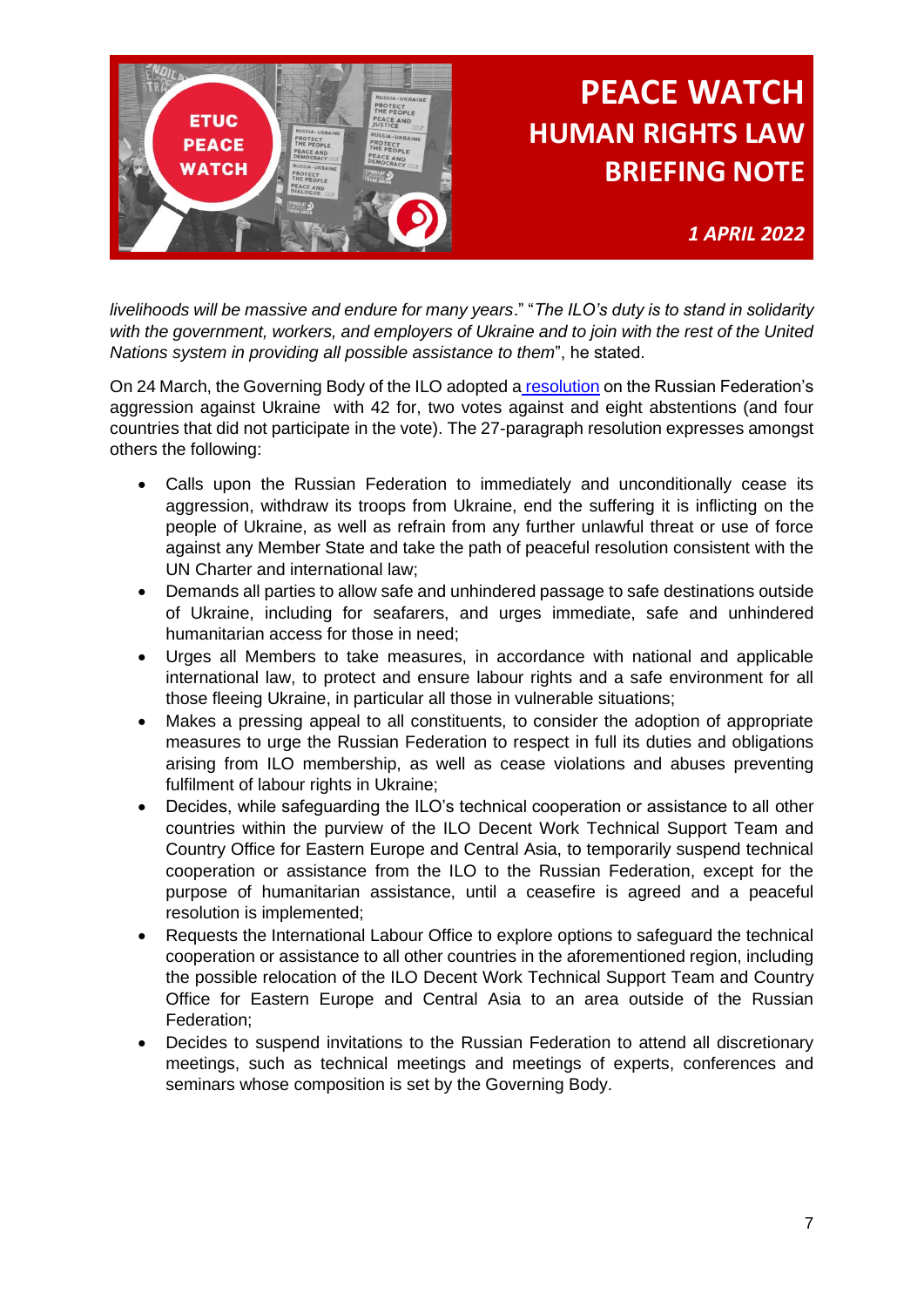

*1 APRIL 2022*

### *v. UN Refugee Agency [\(UNHCR\)](https://www.unhcr.org/)*

<span id="page-7-0"></span>The UN High Commissioner for Refugees on 3 March 2022 issued a statement calling for peace, dialogue and diplomacy. "*In just seven days, one million people have fled Ukraine, uprooted by this senseless war. I have worked in refugee emergencies for almost 40 years, and rarely have I seen an exodus as rapid as this one*", he stated.

Following the decision by EU Member States on 3 March 2022, the UNHCR also [welcomed](https://www.unhcr.org/news/press/2022/3/6221f1c84/news-comment-unhcr-welcomes-eu-decision-offer-temporary-protection-refugees.html) the activation of the Temporary Protection Directive [2001/55/EC.](https://eur-lex.europa.eu/legal-content/EN/TXT/?uri=celex:32001L0055) The UNHCR urged Member States to "*swiftly implement the Directive to continue to provide those fleeing the violence with much needed safety and protection – as the situation in the country continues to deteriorate and numbers of people fleeing continue to rise. This is fast becoming Europe's largest refugee crisis this century.*"

### *vi. Other UN specialised agencies*

<span id="page-7-1"></span>The World Health Organisation [\(WHO\)](https://www.who.int/) has called in [several statements](https://www.euro.who.int/en/health-topics/health-emergencies/ukraine-emergency) on Russia to respect international humanitarian law, in particular by stopping attacks on health workers and health facilities and to ensure that safe corridors are created to ensure the delivery of medical assistance and supplies and to allow safe, unimpeded access to humanitarian assistance for those in need.

Statements on Ukraine have also been issued by international organisations such as the [International Organization for Migration,](https://www.iom.int/speeches/statement-situation-ukraine-iom-director-general-antonio-vitorino) [UN Women,](https://www.unwomen.org/en/news-stories/statement/2022/02/statement-by-un-women-executive-director-sima-bahous-on-ukraine) [UNICEF,](https://www.unicef.org/press-releases/unaccompanied-and-separated-children-fleeing-escalating-conflict-ukraine-must-be) [UNESCO,](https://www.unesco.org/en/articles/ukraine-unesco-statement-following-adoption-un-general-assembly-resolution) [World Food](https://www.wfp.org/news/wfp-ramps-food-operation-ukraine-and-warns-worlds-hungry-cannot-afford-another-conflict)  [Programme,](https://www.wfp.org/news/wfp-ramps-food-operation-ukraine-and-warns-worlds-hungry-cannot-afford-another-conflict) [UN Food and Agriculture Organization,](https://www.fao.org/director-general/news/news-article/en/c/1476480/) [UN Development Programme,](https://www.undp.org/speeches/statement-urgent-debate-situation-human-rights-ukraine-stemming-russian-aggression) [UN](https://www.unfpa.org/press/stop-attacks-health-care-ukraine)  [Population Fund,](https://www.unfpa.org/press/stop-attacks-health-care-ukraine) [International Atomic Energy Agency,](https://www.iaea.org/newscenter/pressreleases/update-21-iaea-director-general-statement-on-situation-in-ukraine) [IMF](https://www.imf.org/en/News/Articles/2022/03/08/pr2267-statement-kristalina-georgieva-meeting-uneca-african-min-finance-cent-bank-gov-impact-ukraine) and the [World Bank.](https://www.worldbank.org/en/news/statement/2022/03/01/joint-imf-wbg-statement-on-the-war-in-ukraine)

### <span id="page-7-2"></span>*vii. International Court of Justice [\(ICI\)](https://www.icj-cij.org/)*

On 26 February 2022, Ukraine [launched a complaint](https://www.icj-cij.org/en/case/182/press-releases) against the Russian Federation before the International Court of Justice, which is the principal judicial organ of the United Nations. The case (*Ukraine v. Russian Federation*) concerns allegations of genocide under the Convention on the Prevention and Punishment of the Crime of Genocide. In its [application,](https://www.icj-cij.org/public/files/case-related/182/182-20220227-PRE-01-00-EN.pdf) Ukraine contends, inter alia, that "*the Russian Federation has falsely claimed that acts of genocide have occurred in the Luhansk and Donetsk oblasts of Ukraine, and on that basis recognized the so-called 'Donetsk People's Republic' and 'Luhansk People's Republic', and then declared and implemented a 'special military operation' against Ukraine*".

On 1 March, the ICJ announced that public hearings would be held on 7-8 March an[d streamed](https://www.icj-cij.org/en/multimedia/62224390045e580af31b0b02)  [online.](https://www.icj-cij.org/en/multimedia/62224390045e580af31b0b02) The Russian Federation informed the Court that it "*ha[d] decided not to participate in the oral proceedings due*", and submitted that the ICJ lacked competence in the case. Ukraine submitted that Russia should immediately suspend its military operations.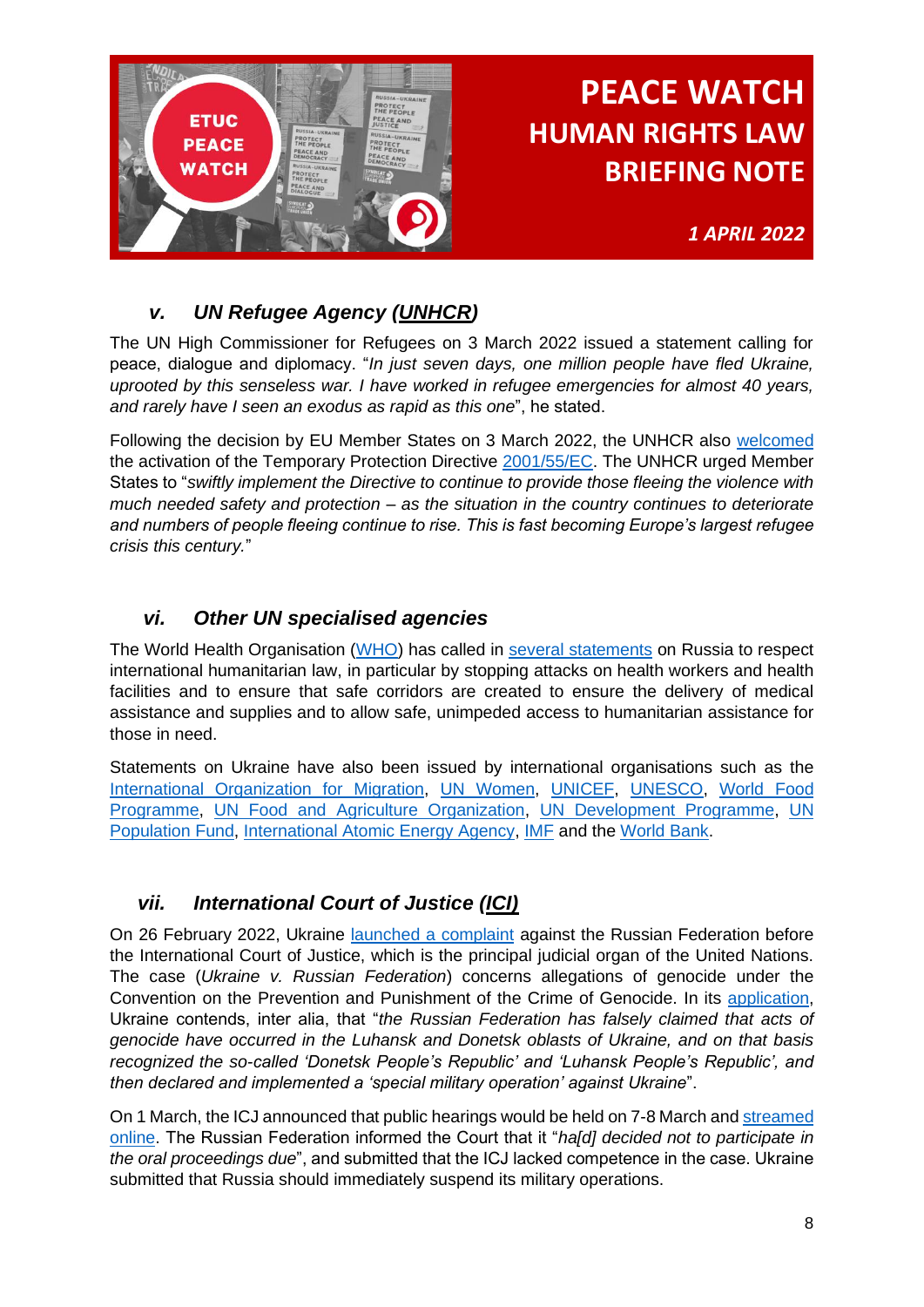

*1 APRIL 2022*

In response to Ukraine's request, the Court on 16 March delivered an [Order](https://www.icj-cij.org/public/files/case-related/182/182-20220316-PRE-01-00-EN.pdf) indicating the following provisional measures:

- 1. The Russian Federation shall immediately suspend the military operations that it commenced on 24 February 2022 in the territory of Ukraine;
- 2. The Russian Federation shall ensure that any military or irregular armed units which may be directed or supported by it, as well as any organizations and persons which may be subject to its control or direction, take no steps in furtherance of these military operations;
- 3. Both Parties shall refrain from any action which might aggravate or extend the dispute before the Court or make it more difficult to resolve.

The Order of the Court has binding effect, but whether in practice Russia will abide is in question.

### <span id="page-8-0"></span>*viii. International Criminal Court [\(ICC\)](https://www.icc-cpi.int/Pages/Home.aspx)*

The International Criminal Court (ICC) is an intergovernmental organisation that investigates and tries individuals charged with the gravest crimes of concern to the international community: genocide, war crimes, crimes against humanity and the crime of aggression. On 28 February 2022, the ICC Prosecutor announced he would seek authorisation to [open an investigation](https://www.icc-cpi.int/ukraine) into the situation in Ukraine.

On 1 March 2022, the ICC received a State Party referral from the Republic of Lithuania, followed by an additional 39 State Party referrals. Already on 2 March, however, its Prosecutor announced he had launched an investigation on the basis of referrals received. The scope of the investigation encompasses any past and present allegations of war crimes, crimes against humanity or genocide committed on any part of the territory of Ukraine by any person from 21 November 2013 onwards. In other words, the ICC has jurisdiction on Ukrainian soil, despite the fact that Russia has never ratified the Statute of the Court.

On 15 November 2016, Russia in fact [withdrew](https://www.theguardian.com/world/2016/nov/16/russia-withdraws-signature-from-international-criminal-court-statute) its signature from the Rome Statute which governs the International Criminal Court. The announcement came in reaction to the publication of an ICC [Report](https://www.icc-cpi.int/iccdocs/otp/161114-otp-rep-PE_ENG.pdf) which considered the Russian annexation of Crimean to be an ongoing occupation falling within the jurisdiction of the Court. Russia had signed the Rome Statue already in 2000, but eventually never ratified it.

On 16 March 2022, Liudmyla Denisova, the Ukrainian Parliament Commissioner for Human Right[s called](https://agenceurope.eu/en/bulletin/article/12912/2) for the establishment of a "*special tribunal to punish war crimes in Ukraine*" during an [exchange](https://www.europarl.europa.eu/news/en/press-room/20220315IPR25506/debate-with-ukrainian-parliament-commissioner-for-human-rights-liudmyla-denisova) with the Sub-Committee on Human Rights of the European Parliament.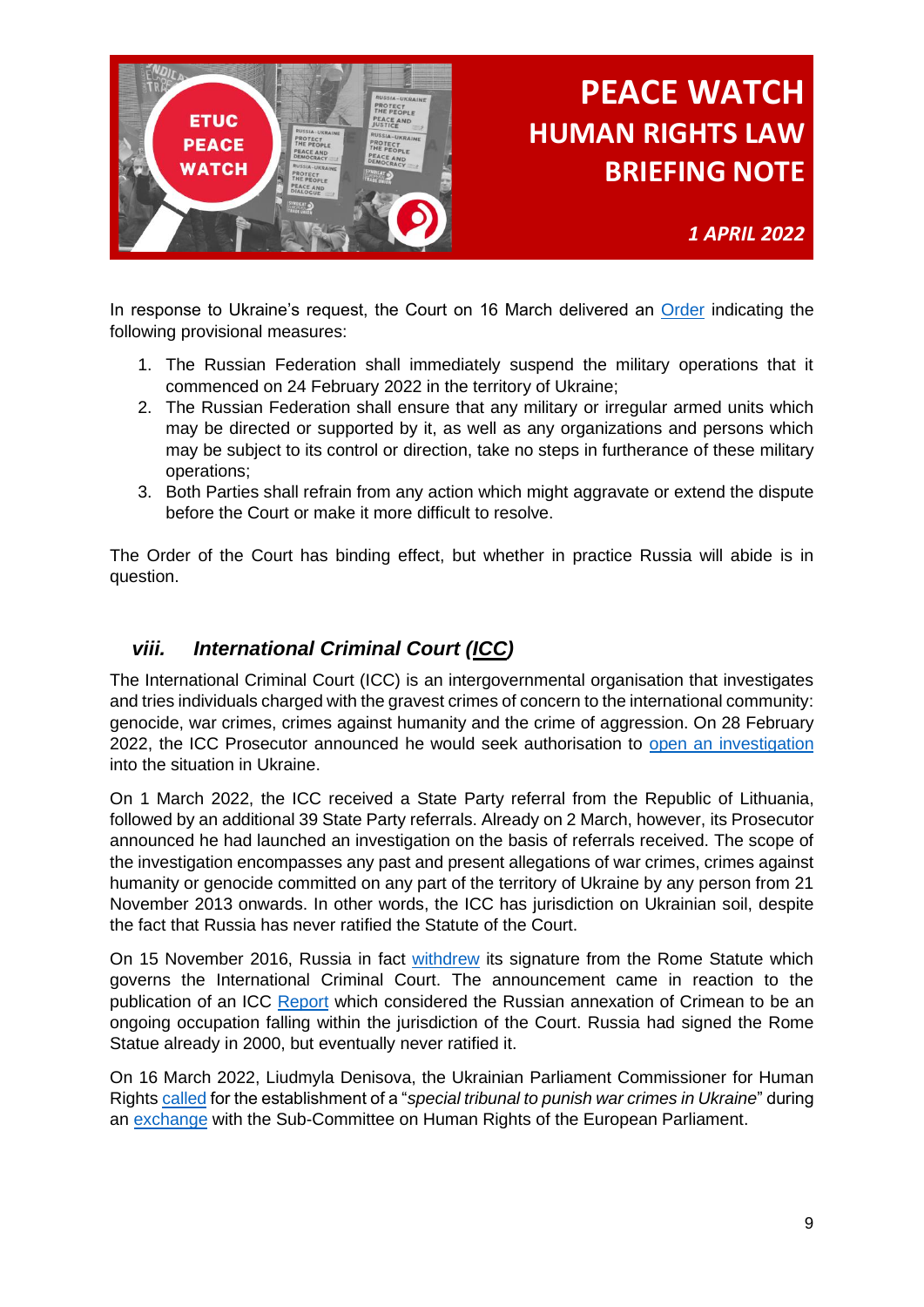

*1 APRIL 2022*

### *ix. International Criminal Police Organization [\(INTERPOL\)](https://www.interpol.int/)*

<span id="page-9-0"></span>INTERPOL on 10 March issued a [statement,](https://www.interpol.int/News-and-Events/News/2022/Ukraine-INTERPOL-General-Secretariat-statement) expressing its "*deepest sympathy and sorrow over the loss of life and suffering in connection with the conflict in Ukraine*". The global police cooperation organisation also recalled its longstanding neutrality, even in situations when member countries are engaged in conflict.

Ukraine has [called](https://www.fairtrials.org/articles/news/fair-trials-response-ukraine-russia-interpol/) for the expulsion of Russia from INTERPOL, since Russia has long used INTERPOL red notices and diffusions to intimidate and threaten critics of the regime abroad. However, the INTERPOL Constitution does not provide for the suspension or exclusion of a member country, nor does its mandate include sanctions or punitive measures. Article 2 of the Constitution calls on the organisation to maintain police cooperation and ensure communication channels remain open.

Nevertheless, the Secretary General together with the Executive Committee has issued a decision to ensure heightened supervision and monitoring in relation to Russia, as regards "*potential misuse of INTERPOL's channels to the targeting of individuals within or beyond the conflict in Ukraine*". "*NCB Moscow must now send all diffusions to the General Secretariat to be checked for compliance with INTERPOL's Rules. Only if a diffusion is found compliant will the General Secretariat then disseminate it to member countries.*" INTERPOL also recalls that each member country maintains full control over the information they decide to share with other countries.

At the same time, INTERPOL also underlines the importance of continued cooperation and information sharing to uphold global safety and security. "*In addition to the tragic loss of life, conflicts invariably lead to an increase in crime, with organized crime groups looking to exploit the desperation of individuals seeking safety, with an increased risk of abuse and trafficking, in addition to weapons smuggling and trafficking in illicit goods and medicines.*"

## <span id="page-9-1"></span>**II. European level**

### <span id="page-9-2"></span>*i. Council of Europe*

### <span id="page-9-3"></span>**a. Committee of Ministers [\(CM\)](https://www.coe.int/en/web/cm)**

On 25 February 2022, only a day after the attacks by the Russian Federation on Ukraine, at an extraordinary meeting and in line with Article 8 of the Statute of the Council of Europe<sup>1</sup>, the Committee of Ministers of the Council of Europe, in a joint committee meeting with the

<sup>&</sup>lt;sup>1</sup> Article 8: Any member of the Council of Europe which has seriously violated Article 3 may be suspended from its rights of representation and requested by the Committee of Ministers to withdraw under Article 7. If such member does not comply with this request, the Committee may decide that it has ceased to be a member of the Council as from such date as the Committee may determine.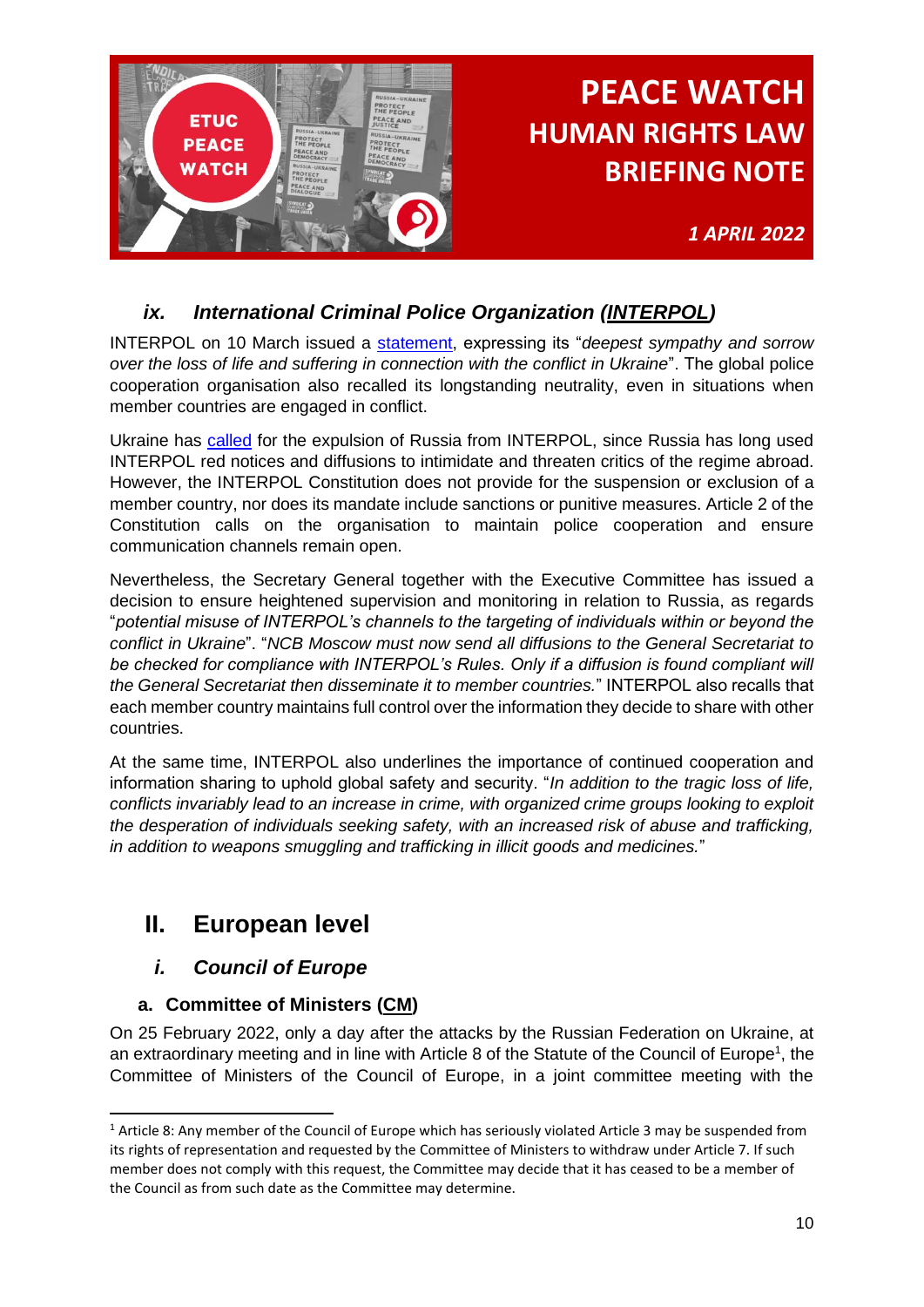

*1 APRIL 2022*

Parliamentary Assembly and the Secretary General of the Council of Europe, decided to [suspend](https://www.coe.int/en/web/portal/-/council-of-europe-suspends-russia-s-rights-of-representation) with immediate effect the Russian Federation from its rights of representation in the Committee of Ministers as well as the Parliamentary Assembly of the Council of Europe, as well as in any respective subsidiary organs or bodies thereof, such as the Steering Committee of Human Rights [\(CDDH;](https://www.coe.int/en/web/human-rights-intergovernmental-cooperation) and in which the ETUC has a permanent observer status).

At that moment, the Russian Federation remains member of the Council of Europe and party to the relevant Council of Europe conventions which it ratified, including the European Convention of Human Rights and European Social Charter. The Russian judge elected to the European Court of Human Rights (ECtHR) still remained member of that Court and applications introduced against the Russian Federation continued to be examined and decided by the Court. (See also section on European Court of Human Rights below).

On 24 February, on the day of the launch of the attack itself, the Committee of Ministers had already [condemned](https://www.coe.int/en/web/portal/-/situation-in-ukraine-decisions-by-council-of-europe-s-committee-of-ministers) in the strongest terms the armed attack on Ukraine by the Russian Federation as being violation of international law. The legal and financial consequences of the suspension of the representation rights were then further clarified in a [Committee of Ministers'](https://search.coe.int/cm/Pages/result_details.aspx?ObjectID=0900001680a5b15f)  [Resolution of 2 March](https://search.coe.int/cm/Pages/result_details.aspx?ObjectID=0900001680a5b15f) and extended to e.g. the Congress of Local and Regional Authorities (and its subsidiary bodies). On the other hand, the suspension did not hamper the Commission for Human Rights as well as the European Commission against Racism and Intolerance (ECRI) to continue to visit the country for work visits, nor did it exclude Russia from its obligation to continue to pay its financial contribution to the overall Council of Europe budget.

The suspension is not a final measure but a temporary one, leaving channels of communication open. However, based on Articles 7 and 8 of the Statute of the Council of Europe, the Committee of Ministers can request the Member State also to withdraw itself from the Council of Europe. If such member does not comply with this request, the Committee of Ministers may decide that it has ceased to be a member of the Council of Europe as from the date as determined by the Committee of Ministers.

While the Committee of Ministers did not make such a request for withdrawal by Russia, it [decided on 10 March](https://search.coe.int/cm/Pages/result_details.aspx?ObjectID=0900001680a5c619) during a meeting of the 46 ministers of foreign affairs to consult the Parliamentary Assembly to move towards a decision to expulse Russia as member of the Council of Europe (see below 'b. Parliamentary Assembly').

Following that opinion of the Parliamentary Assembly of 15 March, the Committee of Ministers [decided](https://search.coe.int/cm/pages/result_details.aspx?objectid=0900001680a5d7d9) in an extra-ordinary meeting on 16 March that the Russian Federation ceased to be a member of the Council of Europe as from that day, after 26 years of membership. It is important to note that the decision comes from the Council of Europe itself, as the Russian Federation tried to short-circuit the expulsion by announcing on 14 March, i.e. before the opinion of the Parliamentary Assembly (see below), that it had notified the Secretary General, under Article 7 of the Council of Europe Statutes, of its voluntary departure.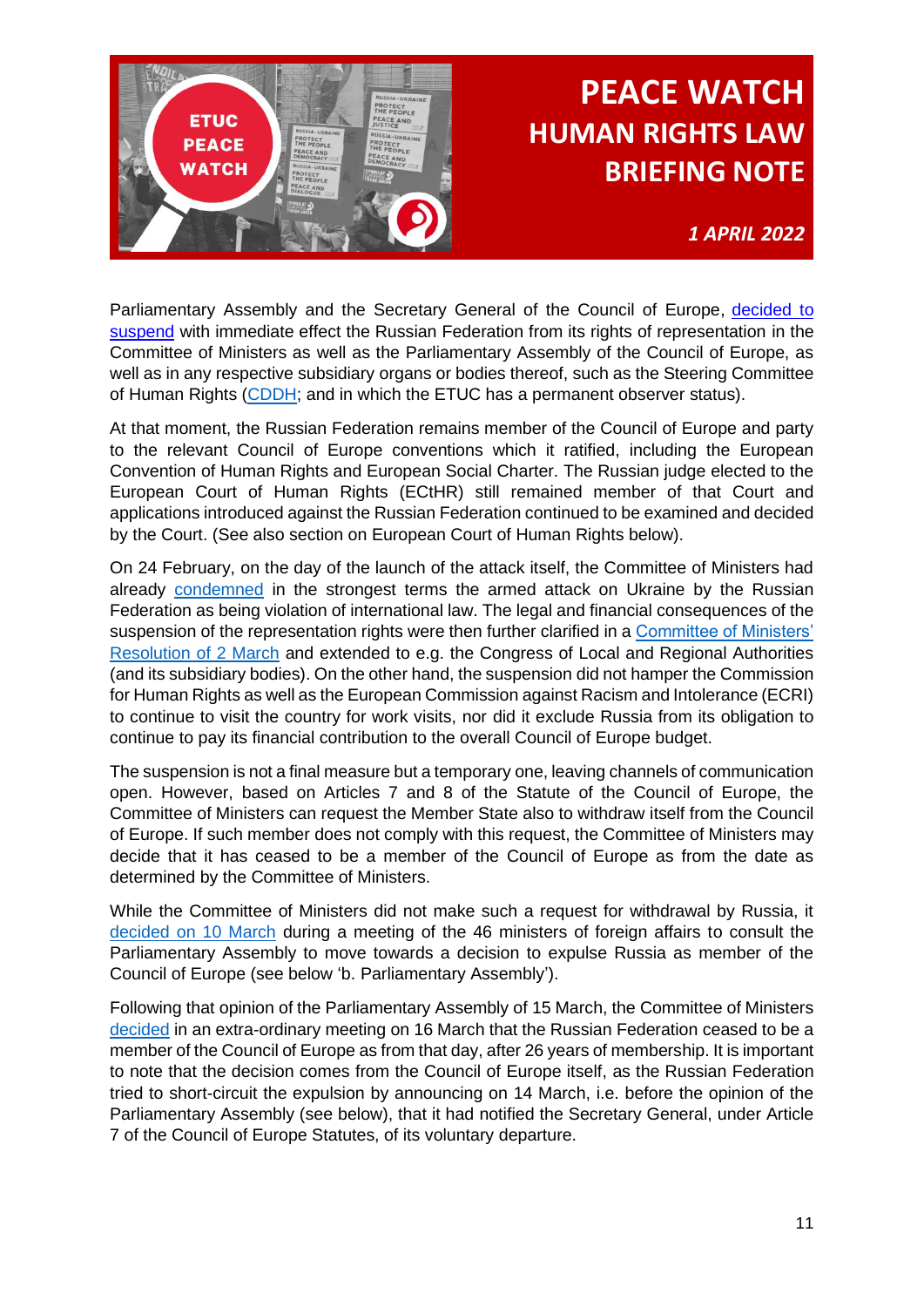

*1 APRIL 2022*

In the wake of these developments, the Committee of Ministers also [decided](https://search.coe.int/cm/pages/result_details.aspx?objectid=0900001680a5dcfb) on 17 March to suspend all relations with Belarus as a result of the country's active participation in the aggression of the Russian Federation against Ukraine. In its decision, the Committee of Ministers suspends the rights of Belarus to participate in all meetings and activities of the Council of Europe. This also concerns Belarus' participation in partial agreements of the organisation, including the Venice Commission, but is without prejudice to the rights of Belarus as contracting party to international conventions. The Committee of Ministers also decided to cease all technical co-operation with Belarus. Nevertheless, the Committee decided to maintain and to enhance relations with the Belarusian civil society and the opposition in exile.

Following its decision of 16 March (see above), the Committee of Ministers clarified in a Resolution of 22 March the legal and financial consequences of the cessation of the Russian Federation membership to the Council of Europe. It entails amongst others the following:

- The Russian Federation no longer has any rights of representation in the Committee of Ministers and in the Parliamentary Assembly nor in any subsidiary organs or bodies thereof;
- The Russian Federation no longer has the right to be represented in the Congress of Local and Regional Authorities nor in any subsidiary bodies thereof;
- Any participation by the Russian Federation in activities and programmes organised by or conferences convened by the Council of Europe is henceforth governed by the provisions in force or practices applicable to participation by non-member States. In light of the fact that the projects implemented by the Council of Europe Programme Office in Moscow have been discontinued, the conditions for maintaining the Office are no longer met;
- The Russian Federation ceases to be a member of several so-called partial agreements and enlarged agreements, including the European Commission for Democracy through Law [\(Venice Commission\)](https://www.venice.coe.int/WebForms/pages/?p=01_Presentation&lang=EN) and the Group of States against Corruption [\(GRECO\)](https://www.coe.int/en/web/greco);
- The Russian Federation shall cease to be a High Contracting Party to the European Convention on Human Rights on 16 September 2022. In line with the Resolution of 22 March 2022 of the European Court of Human Rights, the Court remains competent to deal with applications directed against the Russian Federation in relation to acts or omissions capable of constituting a violation of the Convention provided that they occurred until 16 September 2022. The Committee of Ministers will continue to supervise the execution of the judgments and friendly settlements concerned and the Russian Federation is required to implement them. The Russian Federation is to continue to participate in the meetings of the Committee of Ministers when the latter supervises the execution of judgments with a view to providing and receiving information concerning the judgments where it is the respondent or applicant State, without the right to participate in the adoption of decisions by the Committee nor to vote.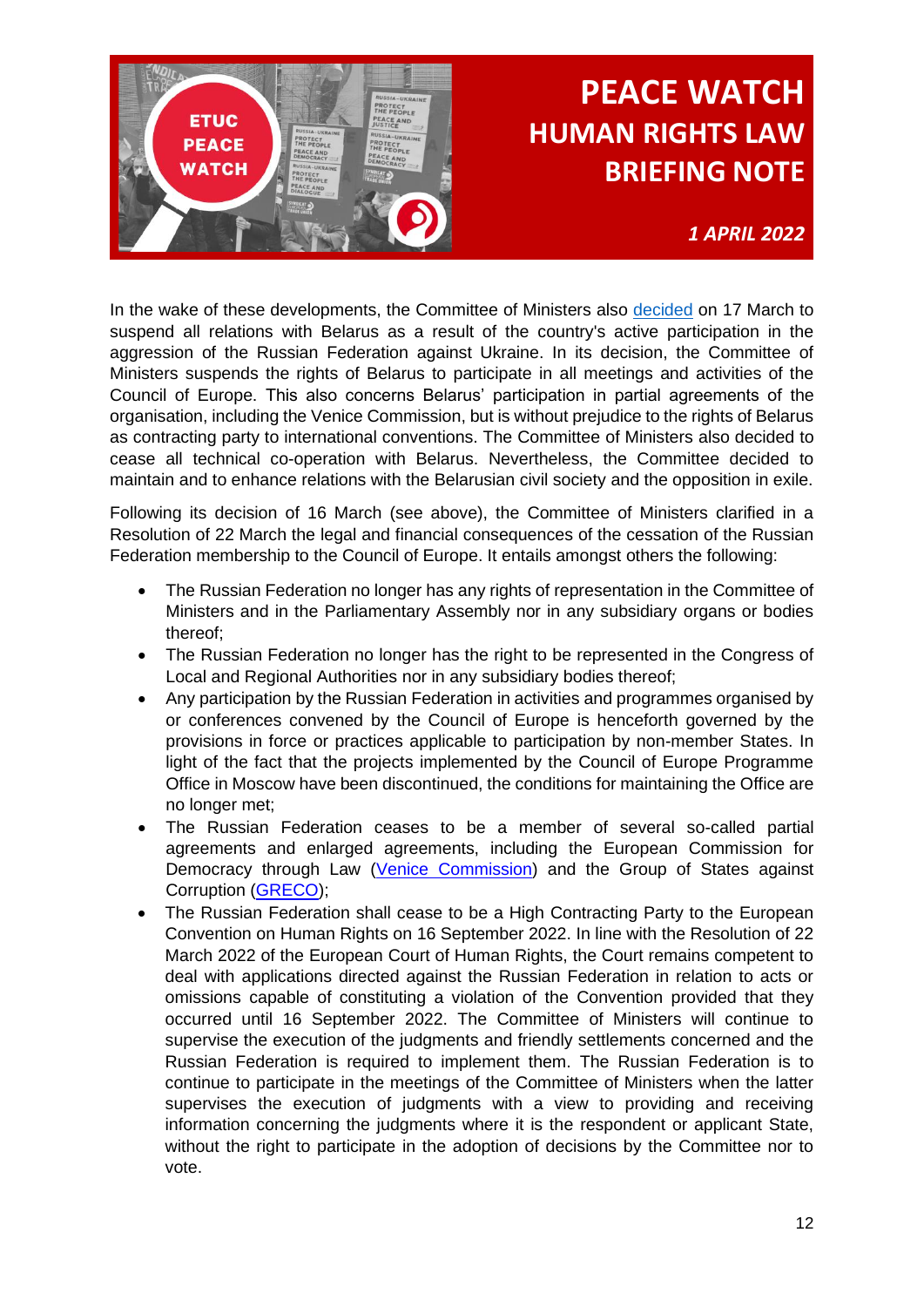

*1 APRIL 2022*

However, on the other hand, the Russian Federation is bound to fulfil its full financial obligations arising out of its membership of the Council of Europe and of partial agreements, up to the date it ceased to be a member of the Organisation, including its contributions for 2022 determined on a pro rata temporis basis. It also remains liable for all arrears accrued at the date of termination of its membership.

### **b. Parliamentary Assembly [\(PACE\)](https://pace.coe.int/en/)**

<span id="page-12-0"></span>The Parliamentary Assembly delivered its Opinion – with 216 in favour, 0 against and 3 abstentions, at its [extraordinary meeting on 14 and 15 March,](https://pace.coe.int/en/news/8638/the-russian-federation-can-no-longer-be-a-member-state-of-the-council-of-europe-pace-says) in which it concluded that the Russian Federation "*committed grave violations of the Council of Europe Statute incompatible with the status of a member State, does not bear its undertakings before the Council of Europe and does not comply with the commitments before it*" and that therefore it considers that the Russian Federation "*can no longer be a Member State of the Organisation*". Furthermore, in its [Opinion](https://pace.coe.int/en/files/29885/html) the PACE:

- considers that the Russian Federation's armed attack on Ukraine is in breach of the Charter of the United Nations, qualifies as a "crime against peace" under the Charter of the International Military Tribunal (Nuremberg Charter) and constitutes an "aggression" under the terms of Resolution 3314 (XXIX) of the United Nations General Assembly adopted in 1974. It is a violation of the Helsinki Final Act and the Charter of Paris for a New Europe;
- it is also a serious breach of Article 3 of the Statute of the Council of Europe and a violation of the obligations and commitments that the Russian Federation accepted upon becoming a member of the Organisation, including the commitments to settle international and internal disputes by peaceful means, rejecting resolutely any threats of force against its neighbours, and to denounce the concept of treating neighbouring States as a zone of special influence called the "near abroad";
- is deeply disturbed by evidence of serious violations of human rights and international humanitarian law by the Russian Federation, including attacks against civilian targets; indiscriminate use of artillery, missiles and bombs, including cluster bombs; attacks on humanitarian corridors intended to allow civilians to escape from besieged towns and cities; and hostage-taking. It notes with shock the reckless attacks by Russian armed forces on nuclear facilities in Ukraine;
- supports all efforts aimed at ensuring that those responsible are held accountable for their actions, including the decision by the Prosecutor of the International Criminal Court to investigate the situation in Ukraine and the establishment of a special investigation commission by the United Nations Human Rights Council, and will evaluate the proposals to establish a special international criminal tribunal for war crimes committed during the war in Ukraine started by the Russian military aggression.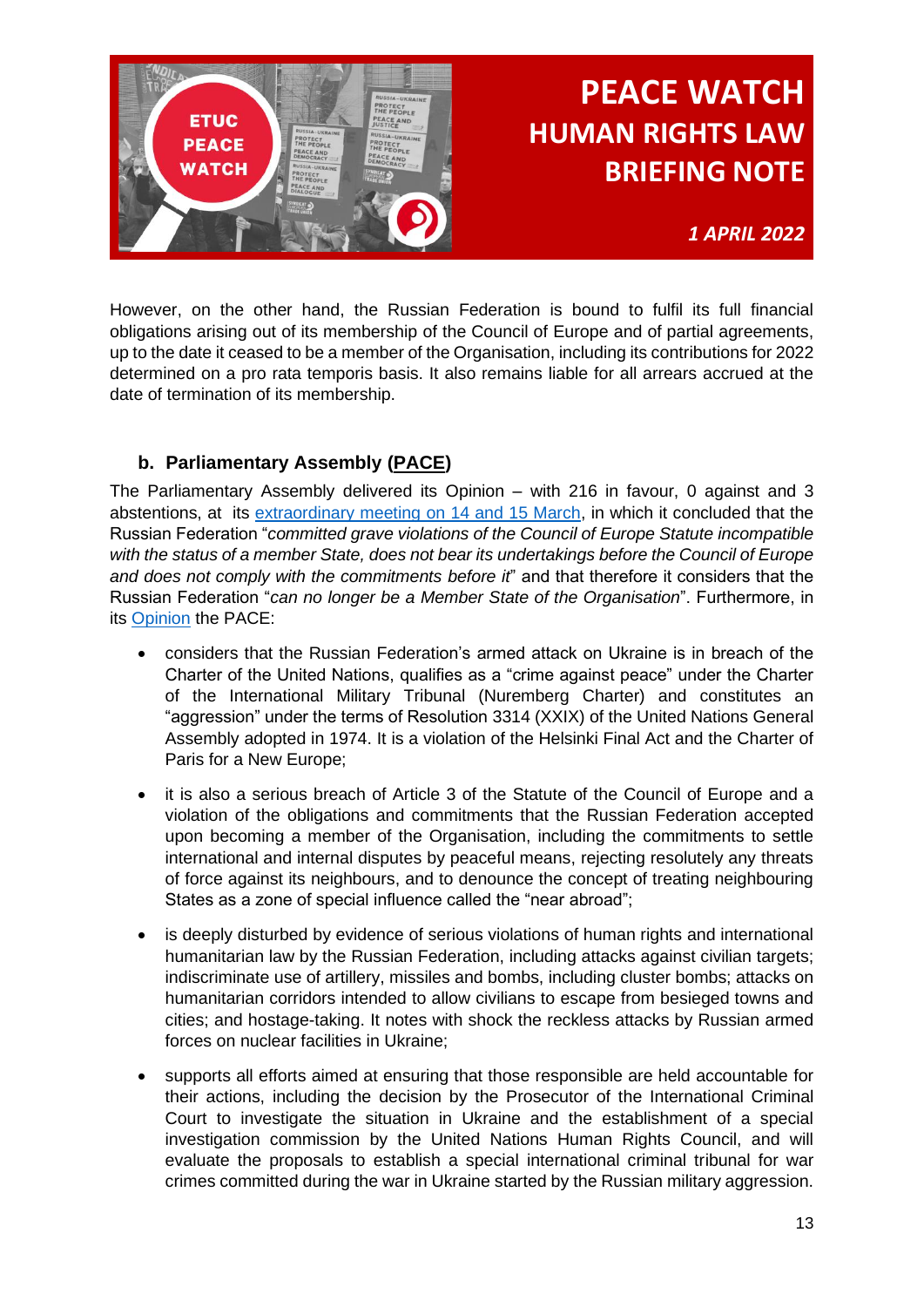

*1 APRIL 2022*

It also welcomes other efforts to document possible crimes under international law committed in Ukraine, including through the publication of commercial satellite imagery, the analysis of this imagery and other forms of open-source intelligence by private actors. Similarly, it takes note of the application filed by Ukraine before the International Court of Justice instituting proceedings against the Russian Federation concerning a dispute relating to the interpretation, application and fulfilment of the United Nations Convention on the Prevention and Punishment of the Crime of Genocide.

• regrets that the Russian Federation has failed to implement numerous decisions of the European Court of Human Rights, including its interim measures, asking the Russian Federation to refrain from military attacks against civilians and civilian objects, including residential premises, emergency vehicles and other specially protected civilian objects such as schools and hospitals, and to immediately ensure the safety of the medical establishments, personnel and emergency vehicles within the territory under attack or siege by Russian troops.

The PACE also asked the Committee of Ministers to request the Russian Federation "*to immediately withdraw from the Council of Europe*" and if Russia does not comply with the request, the Assembly suggests that the Committee of Ministers "*determines the immediate possible date*" from which the Russian Federation would cease to be a member.

Vis-à-vis other Council of Europe bodies, the PACE:

- invites the Commissioner for Human Rights to continue her efforts aimed at raising awareness about the situation of those fleeing Ukraine and those who remain in Ukraine, and to support initiatives aimed at documenting human rights violations and breaches of international humanitarian law in Ukraine, including through regular contact with her network of human rights defenders and civil society;
- invites the Secretary General of the Council of Europe to ask her Special Representative on Migration and Refugees to give priority, in her activities, to the situation of refugees and displaced persons fleeing from the war in Ukraine, also relying on the Network of Focal Points on Migration, and in the framework of the Council of Europe Action Plan on Protecting Vulnerable Persons in the Context of Migration and Asylum in Europe (2021-2025); and
- encourages the European Court of Human Rights to consider giving priority to applications brought by Ukrainian citizens against the Russian Federation for acts committed in the temporarily occupied areas of Ukraine, taking into account the fact that these persons have no access to effective remedies against such acts at national level.

As the Russian Federation ceases to be a member of the Organisation, the Council of Europe should envisage initiatives to be able to continue to support and engage with human rights defenders, democratic forces, free media and independent civil society in the Russian Federation.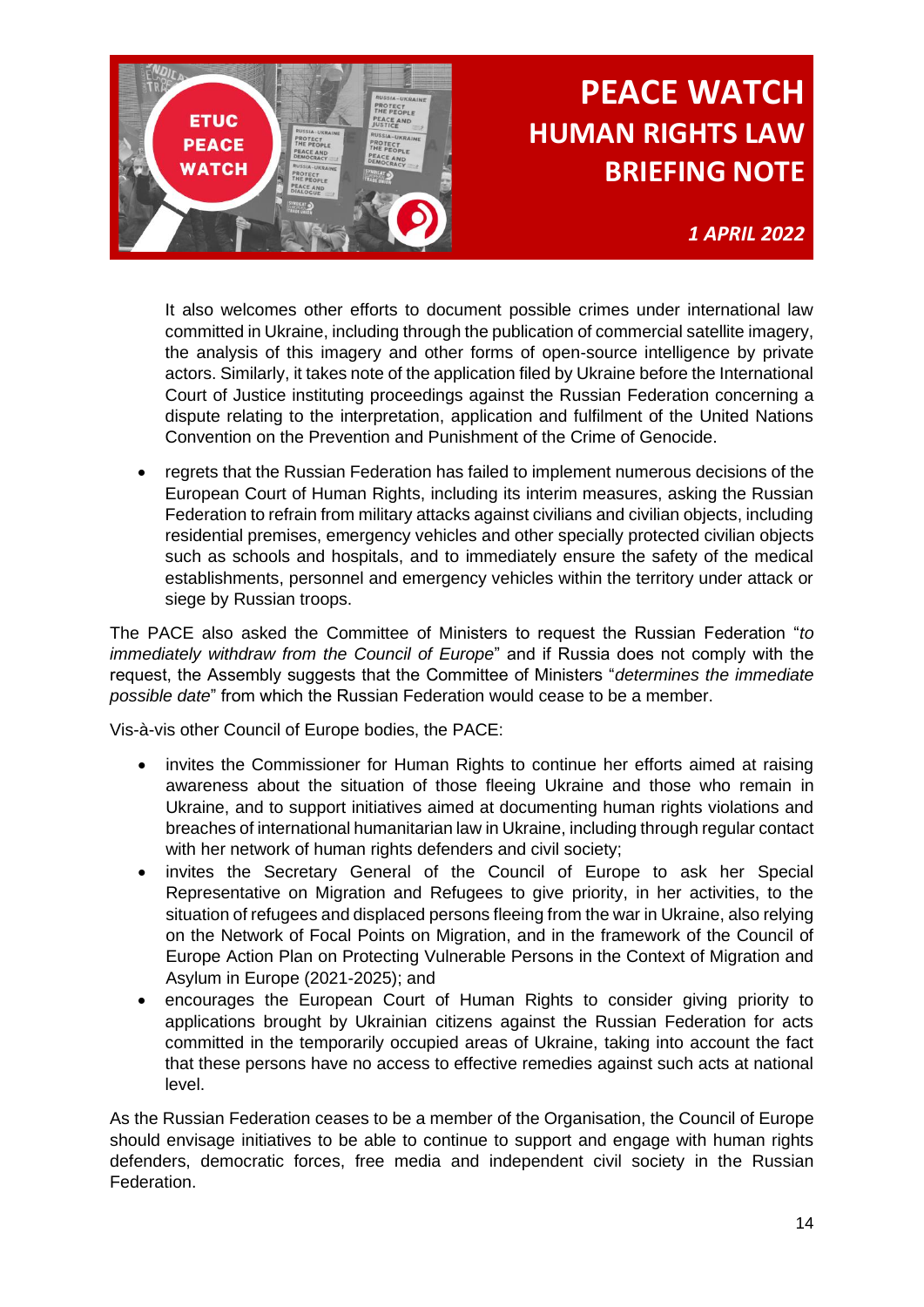

*1 APRIL 2022*

A general policy debate on the consequences of the Russian Federation's aggression against Ukraine will be at the centre of the spring plenary session of the Parliamentary Assembly of the Council of Europe (PACE), to be held in hybrid format from 25 to 28 April 2022.

On 15 March Women@PACE paid tribute to the outstanding courage and strength of women in Ukraine, and called for wo empowerment to ensure women's involvement in the peace process and at the negotiation table. This cross-party group for women MPs of the Parliamentary Assembly held an [exchange of views](https://pace.coe.int/en/news/8642/-women-pace-group-co-ordinated-support-for-women-in-ukraine) on the need for support activities, such as collecting humanitarian aid, increasing refugee protection, organising debates in national parliaments and assisting local NGOs, especially those working on the ground.

#### **c. European Court of Human Rights [\(ECtHR\)](https://www.echr.coe.int/Pages/home.aspx?p=home)**

<span id="page-14-0"></span>On request by Ukraine and by Ukrainian citizens in relation to the situation in Ukraine, the ECtHR indicated urgent interim measures against the Russian Federation. It had also to deal with the consequences of the war situation in relation to cases coming from Ukraine and Russia.

#### *Interim measures indicated to the Russian Government*

Following a request from the Ukrainian Government of 28 February, the European Court of Human Rights (ECtHR) indicated on 1 March [urgent interim measures](https://hudoc.echr.coe.int/app/conversion/pdf/?library=ECHR&id=003-7272764-9905947&filename=The%20Court%20grants%20urgent%20interim%20measures%20in%20application%20concerning%20Russian%20military%20operations%20on%20Ukrainian%20territory.pdf) to the Russian Federation in relation to the "*massive human rights violations*" being committed by the Russian government and troops due to the invasion of Ukraine. Interim measures are urgent measures which apply only where there is an imminent risk of irreparable harm (Rule 39 of the Rules of the Court).

The ECtHR considers that the attacks on civilian population indeed give rise to real and continuing risk of serious violations of the European Convention of Human Rights, in particular under Articles 2 (right to life), 3 (prohibition of torture and inhumane or degrading treatment of punishment) and 8 (right to respect of private and family life). With a view to preventing such violations the Court has decided to indicate to the Government of Russia to refrain from military attacks against civilians and civilian objects, including residential premises, emergency vehicles and other specially protected civilian objects such as schools and hospitals, and to ensure immediately the safety of the medical establishments, personnel and emergency vehicles within the territory under attack or siege by Russian troops.

The Government of the Russian Federation was also requested to inform the Court as soon as possible of the measures taken to ensure that the Convention is fully complied with. The Court furthermore indicated that the interim measures already indicated to the Russian government in March 2014 following the case Ukraine and the Netherlands versus Russia remain in force and urged both the Ukrainian and Russian governments to comply with their engagements under the Convention.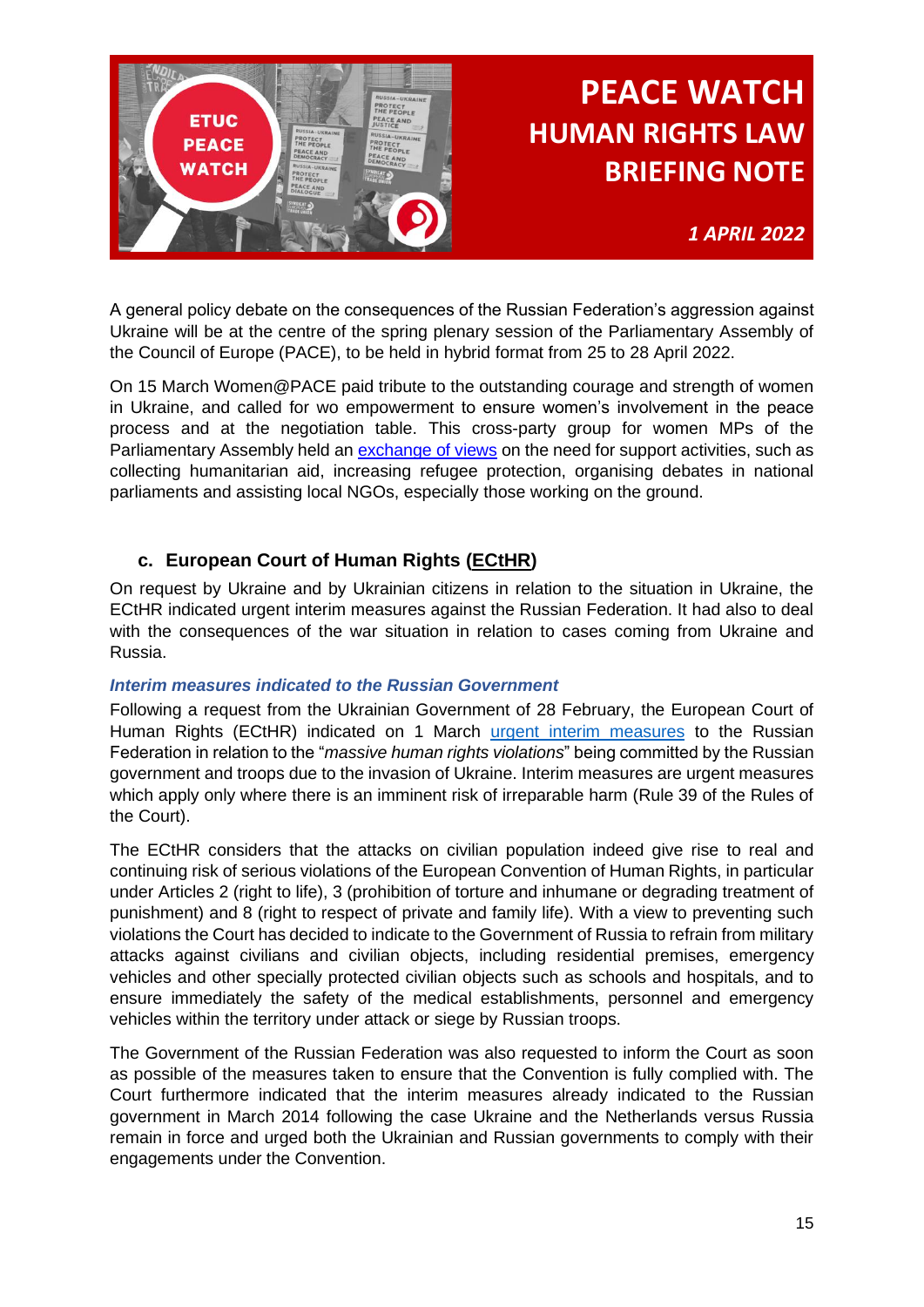

*1 APRIL 2022*

On 4 March, and due to the fact that, following its decision of 1 March, the Court has already received a number of requests for interim measures from individuals against the Russian government, in particular from persons taking refuge in shelters, houses and other buildings, fearing for their lives due to ongoing shelling and shooting, without or with limited access to food, healthcare, water, sanitation, electricity and other interconnected services essential for survival, in need of humanitarian assistance and safe evacuation, the Court [decided](https://hudoc.echr.coe.int/app/conversion/pdf/?library=ECHR&id=003-7277548-9913621&filename=Decision%20of%20the%20Court%20on%20requests%20for%20interim%20measures%20in%20individual%20applications%20concerning%20Russian%20military%20operations%20on%20Ukrainian%20territory.pdf) that the interim measures of 1 March covered any request brought by persons falling into the above category of civilians who provide sufficient evidence showing that they face a serious and imminent risk of irreparable harm to their physical integrity and/or right to life and that the Government of the Russian Federation, in accordance with their engagements under the Articles 2, 3 and 8 of the Convention, should ensure unimpeded access of the civilian population to safe evacuation routes, healthcare, food and other essential supplies, rapid and unconstrained passage of humanitarian aid and movement of humanitarian workers. This was followed by the Court ordering interim measures versus Russia in some particular cases like the interim measures in the [case](https://hudoc.echr.coe.int/app/conversion/pdf/?library=ECHR&id=003-7282927-9922567&filename=Urgent%20interim%20measure%20in%20the%20case%20of%20the%20Russian%20daily%20newspaper%20Novaya%20Gazeta.pdf) of the Russian daily newspaper Novaya Gazeta.

#### *Consequences for cases coming from Ukraine and the Russian Federation*

On 2 March, and against the background of the war in Ukraine and following a request received from the Ukrainian government on 24 February 2022, the Court communicated several [procedural measures](https://hudoc.echr.coe.int/app/conversion/pdf/?library=ECHR&id=003-7274040-9908360&filename=Measures%20taken%20by%20the%20European%20Court%20of%20Human%20Rights%20concerning%20the%20applications%20concerning%20Ukraine.pdf) to be applied in respect of cases in which Ukraine is a respondent or an applicant government including to "*suspend the examination of all applications against Ukraine until further notice*".

On 10 March 2022, the ECtHR decided to take a number of [measures](https://hudoc.echr.coe.int/app/conversion/pdf/?library=ECHR&id=003-7282553-9922068&filename=Measures%20applied%20in%20respect%20of%20all%20cases%20concerning%20Russia%20owing%20to%20disruption%20to%20the%20postal%20service.pdf) which will now be applied in all cases concerning Russia until further notice owing to the disruption to the postal service since the start of March 2022.

#### *Consequences of the cessation of membership of the Russian Federation*

Following the expulsion of the Russian Federation from the Council of Europe, the European Court of Human Rights in its plenary session of 21-22 March adopted a [Resolution](https://echr.coe.int/Documents/Resolution_ECHR_cessation_membership_Russia_CoE_ENG.pdf) in which it declared that

1. The Russian Federation ceases to be a High Contracting Party to the Convention on 16 September 2022;

2. The Court remains competent to deal with applications directed against the Russian Federation in relation to acts or omissions capable of constituting a violation of the Convention provided that they occurred until 16 September 2022;

3. The suspension of the examination of all applications against the Russian Federation pursuant to the decision of the President of the Court of 16 March 2022 is lifted with immediate effect;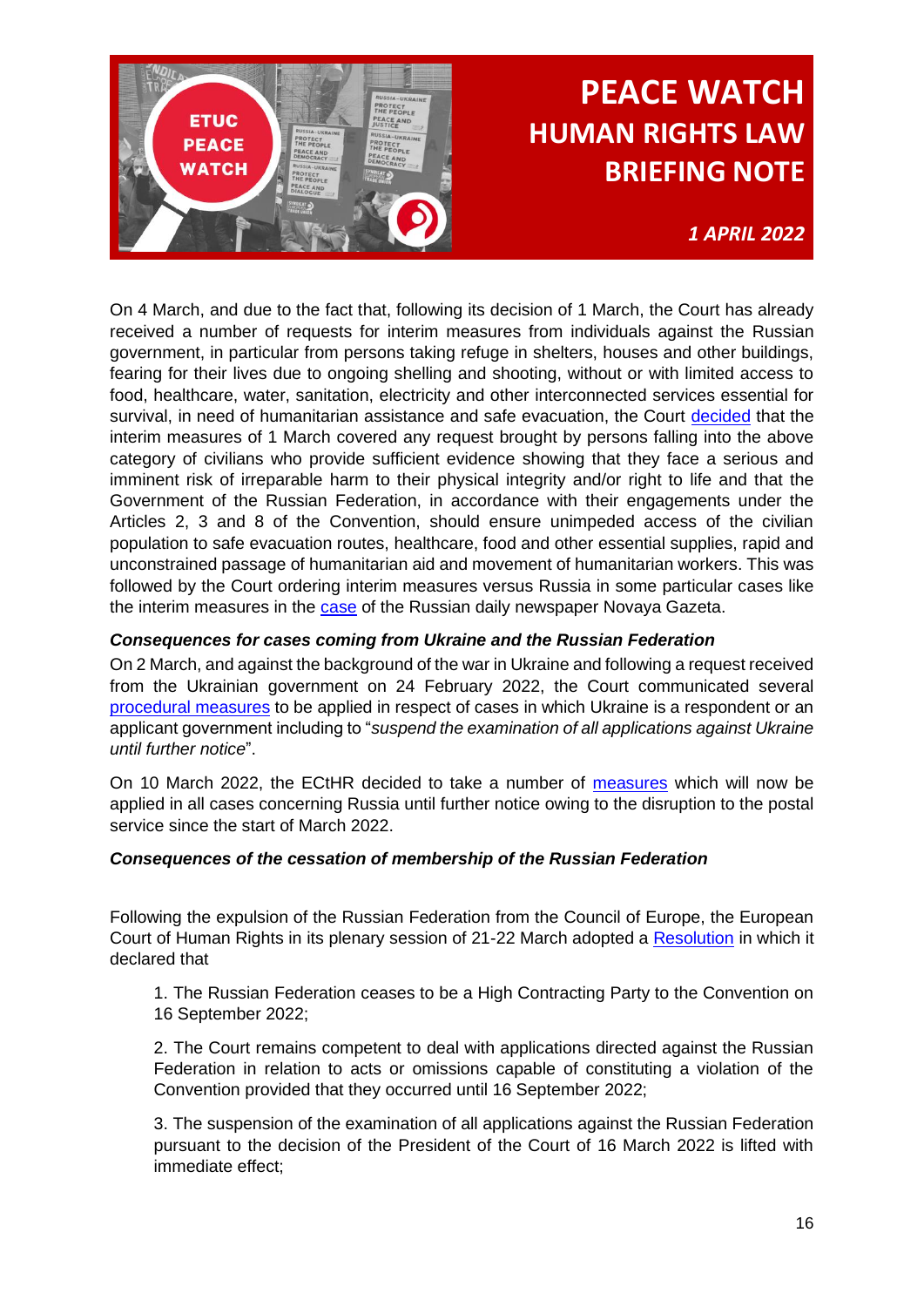

*1 APRIL 2022*

4. The present Resolution is without prejudice to the consideration of any legal issue, related to the consequences of the cessation of the Russian Federation's membership to the Council of Europe, which may arise in the exercise by the Court of its competence under the Convention to consider cases brought before it.

### **d. European Commissioner for Human Rights [\(CommissionerHR\)](https://www.coe.int/en/web/commissioner)**

<span id="page-16-0"></span>Already on the day of the attack, 24 February, the Commissioner for Human Rights, Dunja Mijatović, strongly [condemned](https://www.coe.int/en/web/commissioner/-/commissioner-for-human-rights-statement-on-the-situation-in-ukraine) what "*had seemed unthinkable in Europe in the 21st century*" i.e. that the European continent is once more being drawn into an armed conflict. She urged the authorities of the Russian Federation to prevent the further unfolding of this human rights disaster by immediately putting a stop to all military actions in Ukraine and adhering strictly to international humanitarian and human rights law.

On 1<sup>st</sup> March, she [reiterated](https://www.coe.int/en/web/commissioner/-/the-killing-and-suffering-of-people-in-ukraine-has-to-stop-now) the demands as this war tramples on international law and human rights and obliterates humanitarian law because millions of people fear for their lives under the indiscriminate shelling that has struck hospitals, schools and homes and the fact that thousands of civilians have been cut off from basic facilities, and lack access to water, medication, food, electricity, sanitation and shelter. Also hospital workers struggle to provide care, forced by frequent shelling to relocate their patients to bomb shelters or basements. Streams of refugees and displaced people desperately seek safety.

One week later, on 7 March, the Commissioner [urged](https://www.coe.int/en/web/portal/-/authorities-should-stop-the-unprecedented-crackdown-on-freedoms-of-expression-assembly-and-association-in-russia) the Russian Federation also "*to end the internal repression against human rights defenders, journalists, activists, and ordinary citizens who oppose the war and to fully respect their human rights including freedoms of expression, peaceful assembly and association in line with the international and European human rights obligations by which Russia is bound.*"

From 16 to 22 March, and following an earlier [mission to Moldova on 9 March,](https://www.coe.int/en/web/commissioner/-/more-support-urgently-needed-to-assist-people-fleeing-the-war-in-ukraine-and-countries-of-arrival-in-particular-the-republic-of-moldova) the Commissioner visited the Czech Republic, Hungary, Poland, the Slovak Republic and Romania to focus on efforts made in assisting people fleeing the war in Ukraine and assessing their human rights' needs. Following those missions, the Commissioner will present preliminary observations as well as a more detailed report. Some particular issues that need increased attention are for instance:

- how to ensure that civil society actors, including Russian and Belarusian human rights defenders and journalists who had to leave their country to escape reprisals can continue to carry out their work from abroad and what role that Council of Europe member states could play in ensuring an enabling environment for their legitimate activities. (see Commissioner [statement](https://www.coe.int/en/web/commissioner/-/russian-civil-society-needs-support-of-council-of-europe-member-states) of 24 March following her visit in Czech Republic),
- to ensure clarity about the various options regarding the possibility to move to other European countries, to return to Ukraine, or to access employment, healthcare, social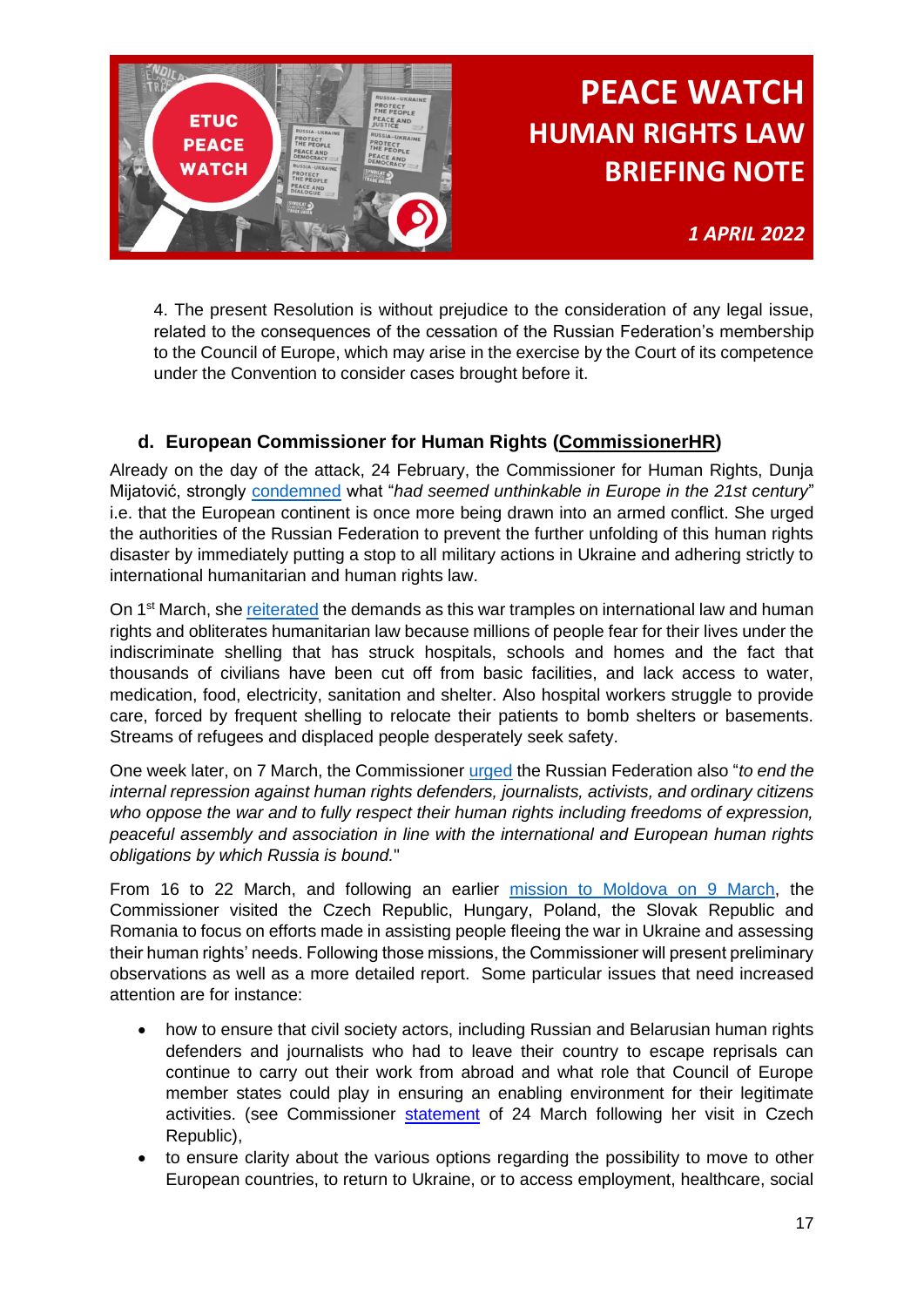

*1 APRIL 2022*

assistance and education in different member states as well as the protection of specific groups of people in particular in relation to the risk of trafficking in human beings of women and that any further actions are taken in this regard based on the recommendations by the Council of Europe's Group of Experts on Action against Trafficking in Human Beings ([GRETA\)](https://www.coe.int/en/web/anti-human-trafficking/-/greta-statement-states-must-urgently-protect-refugees-fleeing-ukraine) and the [Lanzar](https://www.coe.int/en/web/children/-/lanzarote-committee-calls-for-urgent-need-to-ensure-safe-passages-and-measures-to-address-the-risk-of-exposure-to-sexual-abuse-for-the-ukrainian-child)[ote Committee](https://www.coe.int/en/web/children/-/lanzarote-committee-calls-for-urgent-need-to-ensure-safe-passages-and-measures-to-address-the-risk-of-exposure-to-sexual-abuse-for-the-ukrainian-child) (see Commissioner [statement](https://www.coe.int/en/web/commissioner/-/commissioner-urges-more-coordinated-efforts-by-all-member-states-to-meet-the-humanitarian-needs-and-protect-the-human-rights-of-people-fleeing-the-war) of 24 March following her visits to Hungary, Poland, Slovak Republic and Romania).

### **e. European Committee for Social Rights [\(ECSR\)](https://www.coe.int/en/web/european-social-charter/european-committee-of-social-rights)**

<span id="page-17-0"></span>Karin Lukas, President of the European Committee of Social Rights (ECSR), [expressed](https://www.coe.int/en/web/european-social-charter/-/statement-of-the-european-committee-of-social-rights-president-on-the-situation-in-ukraine) on 10 March her deepest concern about the Russian military aggression against Ukraine as this is having fatal consequences in terms of the lives and human rights of the people in Ukraine, including their enjoyment of social rights as set out in the European Social Charter. She also recalled that "*the basic social rights of refugees must be respected wherever they are and at all times, so as to ensure dignity for all*" and "*when signing and ratifying the Charter, the member States of the Council of Europe agreed to guarantee to their populations the social rights protected by the Charter in order to secure and improve their standard of living and their well-being*".

On 24 March, the European Committee of Social Rights issued a [Statement on the crisis](https://www.coe.int/en/web/european-social-charter/-/statement-by-the-european-committee-of-social-rights)  [caused by the Russian Federation's military aggression against Ukraine.](https://www.coe.int/en/web/european-social-charter/-/statement-by-the-european-committee-of-social-rights) The Committee recalls that "*by signing the Charter, the member States of the Council of Europe agreed to secure to their populations the social rights specified therein in order to improve their standard of living and their social wellbeing*". It "*emphasises that military aggression against another State Party is per se inconsistent with the spirit and purposes of the European Social Charter and with all the specific commitments undertaken by the States Parties under Part II of the Charter*". Finally, the Committee considers that this crisis "*should not have as a consequence the reduction of the protection of the rights recognised by the Charter, both within Ukraine and beyond its borders, and that the States Parties to the Charter are bound to take all necessary steps to ensure that Charter rights are effectively guaranteed at all times, including, where necessary, through international assistance and cooperation.*"

### <span id="page-17-1"></span>**f. Other reactions and actions**

On 8 March, the Italian Minister for Foreign Affairs and International Cooperation (with Italy being currently holding the Council of Europe Presidency and thus the Chair of the Council of Europe's Committee of Ministers), Luigi Di Maio, the President of the Council of Europe's Parliamentary Assembly, Tiny Kox, and the Secretary General of the Council of Europe, Marija Pejčinović Burić, launched a [Statement](https://www.coe.int/en/web/portal/-/council-of-europe-leaders-make-joint-statement-on-the-aggression-of-the-russian-federation-against-ukraine) urging the Russian Federation to implement the interim measures indicated by the European Court of Human Rights on 1 and 4 March 2022 (see above) as well as to guarantee to all persons under its jurisdiction the rights and freedoms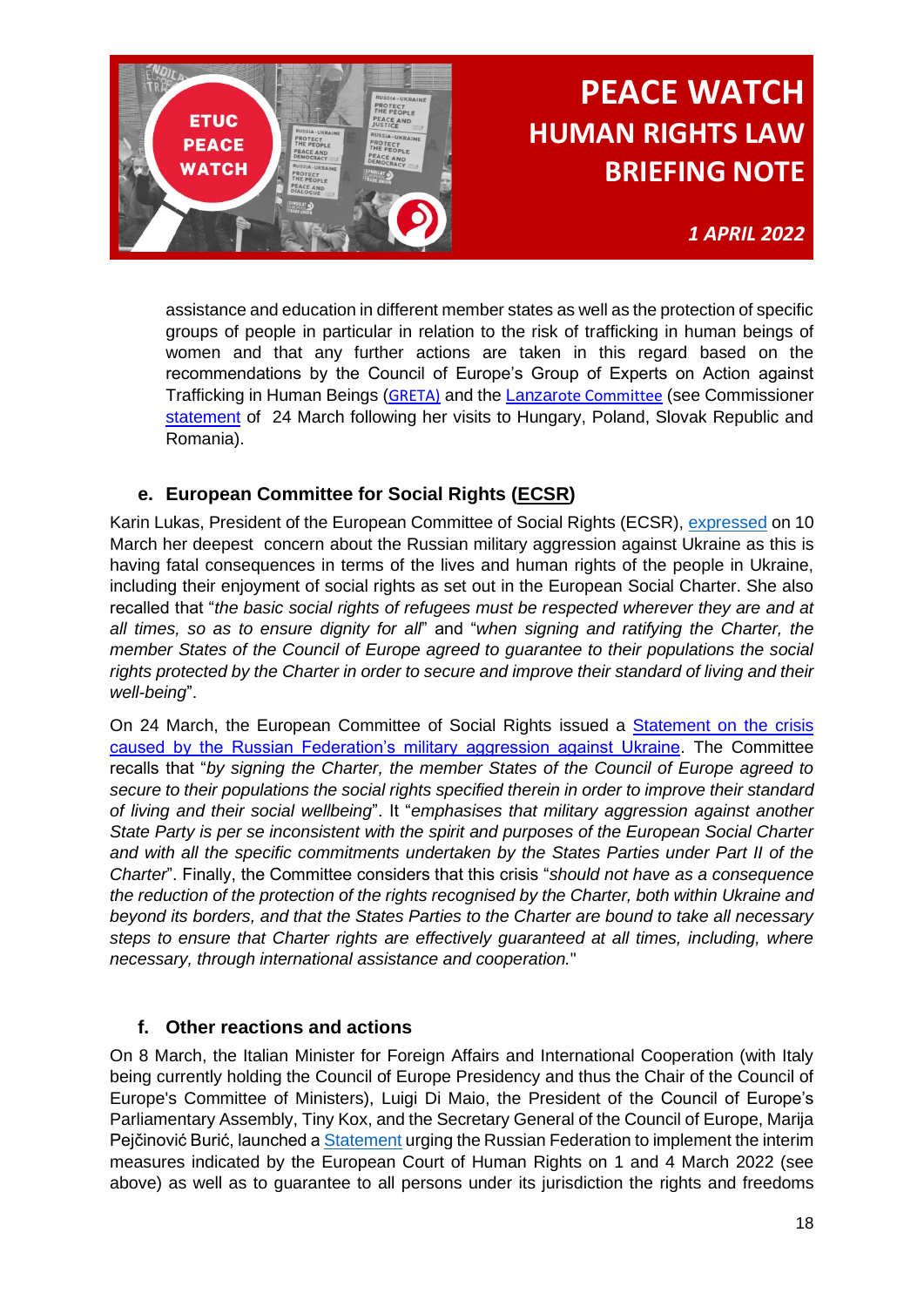

*1 APRIL 2022*

enshrined in the European Convention on Human Rights, including the right to liberty and security, freedom of expression and freedom of assembly.

On 7 March, ahead of the International Women's Day, the Council of Europe Secretary General [recalled](https://www.coe.int/en/web/portal/-/war-in-ukraine-protecting-women-and-girls) to Russia that the Council of Europe's Convention on preventing and combating violence against women and domestic violence (Istanbul Convention), and which complements the 1951 Geneva Convention on the Status of Refugees, that requires its state parties to develop gender-sensitive reception procedures and support services for asylum seekers. This implies amongst others that refugees, in particular children and women, fleeing from death and destruction should be allowed the safe passage via the humanitarian corridors and that women and girls, who have because of the war become even more vulnerable, threatened by violence, sexual assault, and rape, be provided with specific support and protection. Russia has not yet signed nor ratified the Istanbul Convention (Ukraine only signed it) but the Secretary General called upon Russia to ensure that the ongoing ratification process of the Istanbul Convention should continue without delay.

Several other Council of Europe specialised committees/bodies have expressed themselves on the Russian invasion in Ukraine:

- Council of Europe's Group of Experts on Action against Trafficking in Human Beings (GRETA) on the [need to protect refugees from Ukraine from human trafficking](https://www.coe.int/en/web/anti-human-trafficking/news/-/asset_publisher/fX6ZWufj34JY/content/greta-statement-states-must-urgently-protect-refugees-fleeing-ukraine?inheritRedirect=false&redirect=https%3A%2F%2Fwww.coe.int%2Fen%2Fweb%2Fanti-human-trafficking%2Fnews%3Fp_p_id%3D101_INSTANCE_fX6ZWufj34JY%26p_p_lifecycle%3D0%26p_p_state%3Dnormal%26p_p_mode%3Dview%26p_p_col_id%3Dcolumn-4%26p_p_col_count%3D1) (17 March) ;
- European Commission against Racism and Intolerance (ECRI) calling to all sides to refrain from any ultra-nationalistic or racist hate speech or conduct in relation to confrontations and conflicts and committing to continue to monitor racism and intolerance in the Russian Federation [\(4 March\)](https://www.coe.int/en/web/european-commission-against-racism-and-intolerance/-/ukraine-ecri-s-chair-praises-the-exceptional-efforts-of-other-countries-to-welcome-people-fleeing-from-the-conflict-and-warns-all-sides-against-the-1);
- Consultative Council of European Judges [\(CCJE\)](https://www.coe.int/en/web/ccje/-/statement-of-the-president-of-the-consultative-council-of-european-judges-on-the-situation-in-ukrai-1);
- European Commission for Democracy through Law ('Venice Commission') [\(Statement](https://www.venice.coe.int/webforms/events/?id=3303) of the President 1 March);
- Congress of Local and Regional Authorities of the Council of Europe: different [statements](https://www.coe.int/en/web/congress/situation-in-ukraine) and [declaration of 28 February;](https://rm.coe.int/declaration-pdf-eng/1680a5ab66)
- Conference of INGOs of the Council of Europe also published different statements e.g. [open letter of 28 February,](https://www.coe.int/en/web/ingo/newsroom/-/asset_publisher/BR9aikJBXnwX/content/open-letter-from-the-president-of-the-conference-of-ingos-on-the-war-in-ukraine?inheritRedirect=false&redirect=https%3A%2F%2Fwww.coe.int%2Fen%2Fweb%2Fingo%2Fnewsroom%3Fp_p_id%3D101_INSTANCE_BR9aikJBXnwX%26p_p_lifecycle%3D0%26p_p_state%3Dnormal%26p_p_mode%3Dview%26p_p_col_id%3Dcolumn-4%26p_p_col_count%3D1) as well as its [specialised committees](https://www.coe.int/en/web/ingo/newsroom/-/asset_publisher/BR9aikJBXnwX/content/conferene-of-ingos-stand-with-ukraine?inheritRedirect=false&redirect=https%3A%2F%2Fwww.coe.int%2Fen%2Fweb%2Fingo%2Fnewsroom%3Fp_p_id%3D101_INSTANCE_BR9aikJBXnwX%26p_p_lifecycle%3D0%26p_p_state%3Dnormal%26p_p_mode%3Dview%26p_p_col_id%3Dcolumn-4%26p_p_col_count%3D1) on Migration and the Rights of the Child.

### <span id="page-18-0"></span>*ii. European Union*

#### <span id="page-18-1"></span>**a. European Commission [\(COM\)](https://ec.europa.eu/info/index_en)**

On 24 February, the President of the European Commission, Ursula von der Leyen issued a [statement](https://ec.europa.eu/commission/presscorner/detail/en/statement_22_1322) on Russia's invasion of Ukraine. "*We condemn this barbaric attack, and the cynical arguments to justify it. It is President Putin, who is bringing war back to Europe. In these dark hours, the European Union and its people stand by Ukraine and its people. We are facing an*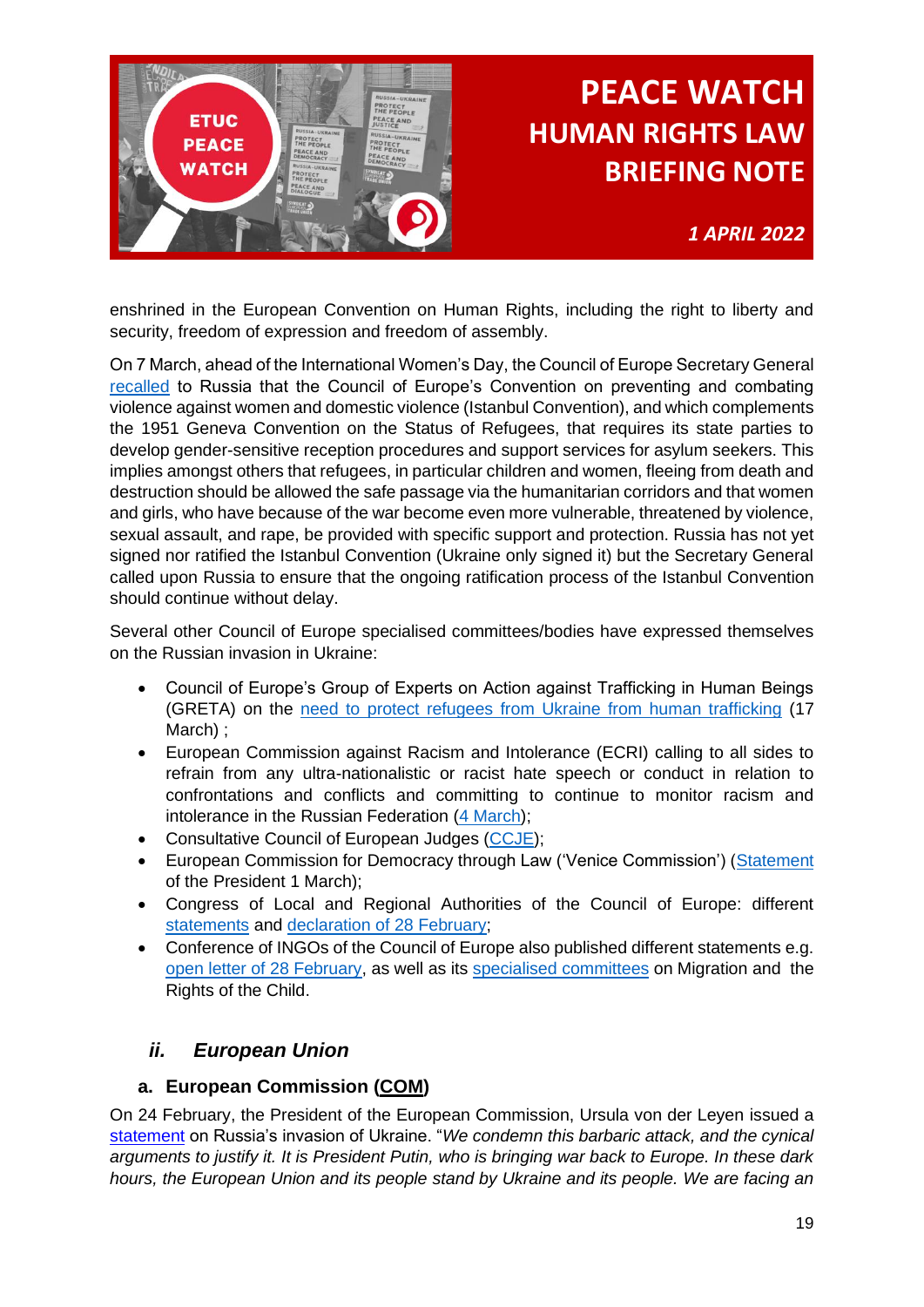

*unprecedented act of aggression by the Russian leadership against a sovereign, independent country. Russia's target is not only Donbas, the target is not only Ukraine, the target is the stability in Europe and the whole of the international peace order. And we will hold President Putin accountable for that.*"

Already on 23 February, the EU had adopted a first package of sanctions in response to Russia recognising the non-government controlled areas of the Donetsk and Luhansk oblasts of Ukraine. The following day, the Commission presented to European leaders for approval a second package of massive sanctions targeting strategic sectors of the Russian economy by blocking their access to technologies and markets. Since then, further [sanctions](https://ec.europa.eu/info/strategy/priorities-2019-2024/stronger-europe-world/eu-solidarity-ukraine_en#timeline) have been introduced against both Russia and Ukraine, including the suspension of cooperation in various European networks.

On 2 March the Commission proposed to activate the Temporary Protection Directive [2001/55/EC](https://eur-lex.europa.eu/legal-content/EN/TXT/?uri=celex:32001L0055) to offer quick and effective assistance to people fleeing the war in Ukraine. Under this proposal, those fleeing the war will be granted temporary protection in the EU, meaning that they will be given a temporary residence permit.

### **b. European Council [\(EUCO\)](https://www.consilium.europa.eu/en/european-council/)**

<span id="page-19-0"></span>In the extraordinary meeting of the European Council on 24 February, the EU leaders adopted [Conclusions on Russia's unprovoked and unjustified military aggression against Ukraine.](https://www.consilium.europa.eu/en/press/press-releases/2022/02/24/european-council-conclusions-24-february-2022/) The EU Heads of State and Government condemned in the strongest possible terms the Russian Federation's unprovoked and unjustified military aggression against Ukraine. They agreed on further restrictive measures that will impose massive and severe consequences on Russia for its action, in close coordination with EU's partners and allies.

Following the proposal of the Commission to activate the Temporary Protection Directive, the Council on 4 March unanimously adopted its implementing decision. The objective of this temporary protection scheme is to alleviate pressure on national asylum systems and to allow displaced persons to enjoy harmonised rights across the EU. These rights include residence, housing, medical assistance, access to education for children and access to the labour market for adults.

Following the 10-11 March informal meeting of the European Council in Versailles, EU leaders adopted a [Declaration](https://www.consilium.europa.eu/media/54773/20220311-versailles-declaration-en.pdf) reiterating that Russia's military aggression against Ukraine grossly violates international law and undermines European and global security and stability. The Council pledged to boost ties with Ukraine and support it along the European path, confirming its readiness to move quickly with further sanctions. Leaders also welcomed the decision of the prosecutor of the International Criminal Court to open an investigation, and called for the safety and security of Ukraine's nuclear facilities to be ensured immediately. They stated that the EU and its member states would continue to provide coordinated political, financial,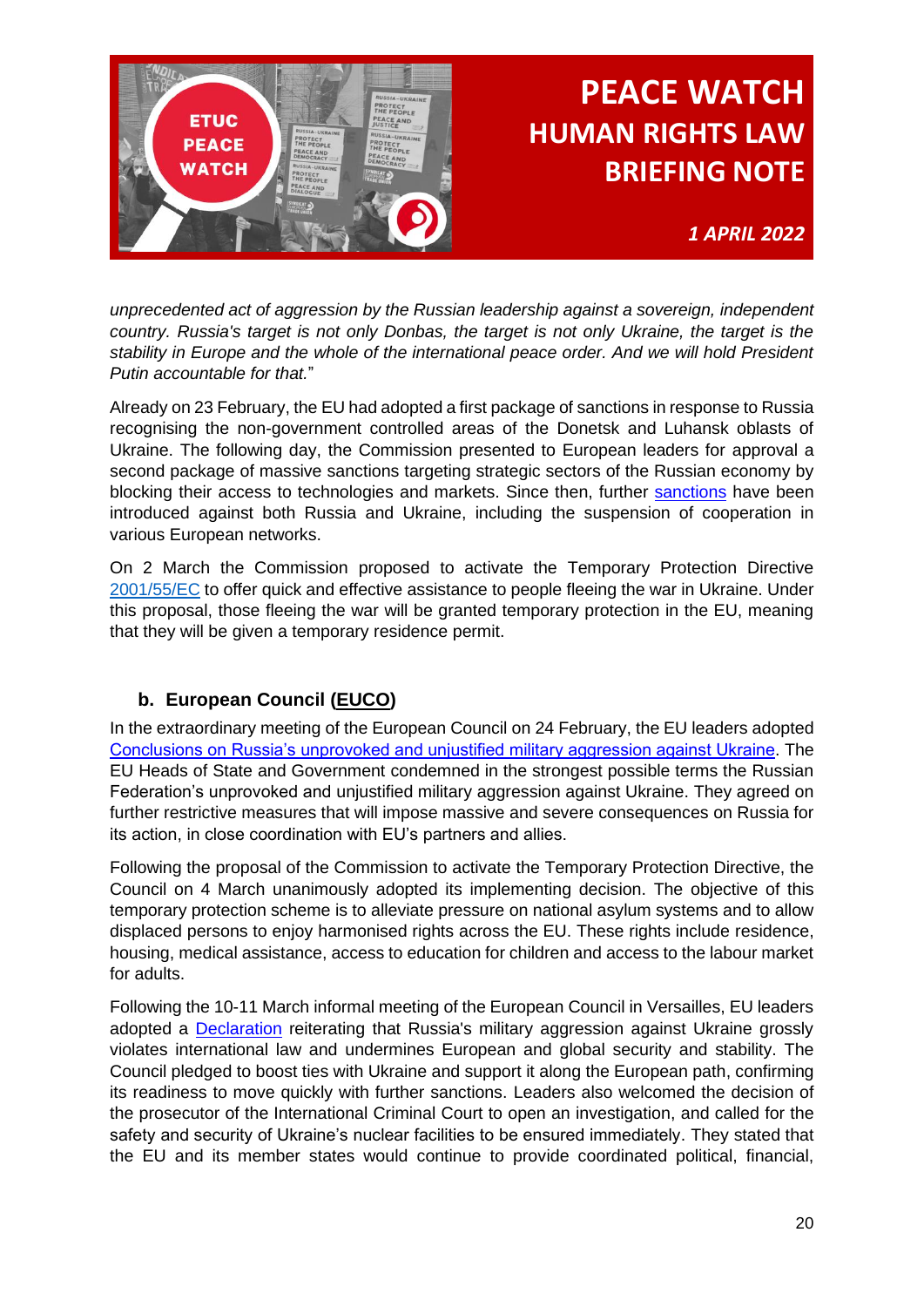

*1 APRIL 2022*

material and humanitarian support in Ukraine, while also sustaining their efforts to support refugees and the countries hosting them.

The [Conclusions](https://data.consilium.europa.eu/doc/document/ST-1-2022-INIT/en/pdf) adopted at the 24-25 March European Council stated that "*Russia is directing attacks against the civilian population and is targeting civilian objects, including hospitals, medical facilities, schools and shelters. These war crimes must stop immediately. Those responsible, and their accomplices, will be held to account in accordance with international law.*" The Council urged "*Russia to urgently guarantee safe passage to civilians entrapped in all other war zones to a destination of their choice, to immediately release all hostages, to provide uninterrupted humanitarian access and to establish humanitarian corridors.*"

"*Bearing in mind the destruction and enormous losses brought upon Ukraine by Russia's military aggression, the European Union is committed to provide support to the Ukrainian Government for its immediate needs and, once the Russian onslaught has ceased, for the reconstruction of a democratic Ukraine.*"

On 7 March EU Agencies within the remit of [Justice and Home Affairs](https://www.consilium.europa.eu/en/meetings/jha/2022/03/03-04/?utm_source=dsms-auto&utm_medium=email&utm_campaign=Justice+and+Home+Affairs+Council) also issued a [joint](https://www.europol.europa.eu/media-press/newsroom/news/eu-justice-and-home-affairs-agencies-joint-statement-ukraine)  [statement](https://www.europol.europa.eu/media-press/newsroom/news/eu-justice-and-home-affairs-agencies-joint-statement-ukraine) with a commitment to support work of EU institutions and Member States as they help Ukraine and its people as war once again touches Europe. "By working together and utilising each agency's particular expertise, we engage as a matter of urgency to assist EU Member States in terms of humanitarian support, respect for fundamental rights, management of EU external borders, visa measures, anticipation of hybrid threats, and reception of people fleeing war. This includes establishing a temporary protection mechanism for the displaced persons from Ukraine."

The nine EU Agencies issuing this joint statement are: the European Institute for Gender Equality [\(EIGE\)](https://eige.europa.eu/), the European Monitoring Centre for Drugs and Drug Addiction [\(EMCDDA\)](https://www.emcdda.europa.eu/emcdda-home-page_en), the European Union Agency for Asylum [\(EUAA\)](https://euaa.europa.eu/), the EU Agency for the Operational Management of Large-Scale IT Systems in the Area of Freedom, Security and Justice [\(eu-](https://www.eulisa.europa.eu/)[LISA\)](https://www.eulisa.europa.eu/), the EU Agency for Criminal Justice Cooperation [\(EUROJUST\)](https://www.eurojust.europa.eu/), the EU's Law Enforcement Agency [\(EUROPOL\)](https://www.europol.europa.eu/), the EU Agency for Fundamental Rights [\(FRA\)](https://fra.europa.eu/en/about-fra), the European Border and Coast Guard Agency [\(FRONTEX\)](https://frontex.europa.eu/) and the EU Agency for Law Enforcement Training [\(CEPOL\)](https://www.cepol.europa.eu/who-we-are/partners-and-stakeholders/national-training-institutions/jha-agencies-network).

#### **c. European Parliament [\(EP\)](https://www.europarl.europa.eu/portal/en)**

<span id="page-20-0"></span>In its [Resolution on the situation at the Ukrainian border and in Russian-occupied territories of](https://www.europarl.europa.eu/doceo/document/TA-9-2021-0515_EN.html)  [Ukraine](https://www.europarl.europa.eu/doceo/document/TA-9-2021-0515_EN.html) adopted on 16 December 2021, MEPs called on Russia to withdraw its troops threatening Ukraine and warned that any aggression by Moscow would come at a high economic and political price. Already in a [Resolution](https://www.europarl.europa.eu/doceo/document/TA-9-2021-0159_EN.html) on 29 April 2021, the Parliament had expressed grave concern about the large Russian military build-up at the border with Ukraine and in illegally occupied Crimea.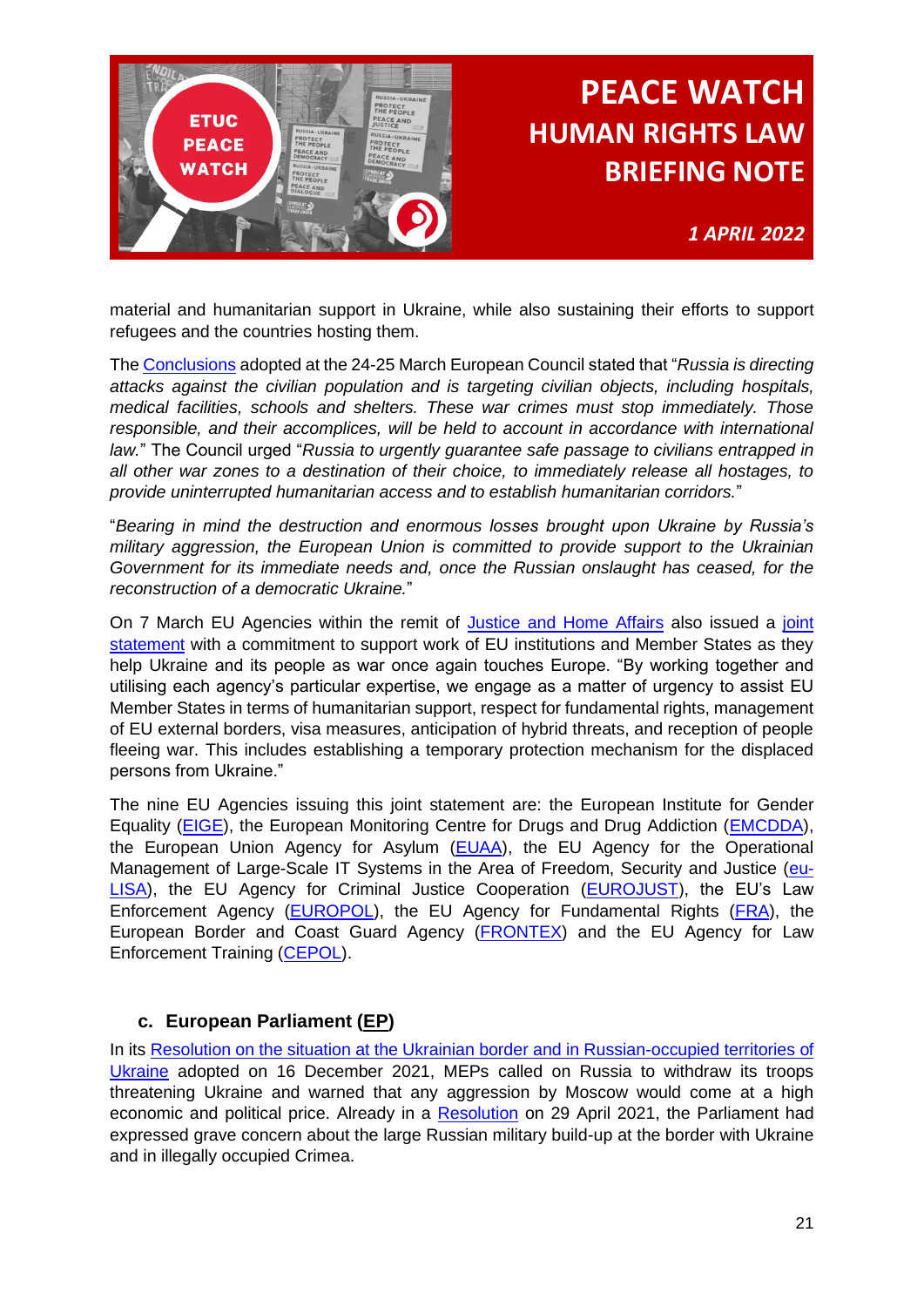

*1 APRIL 2022*

Following the increasing tensions and Russia's military threat against Ukraine, Parliament President Roberta Metsola and the political group leaders issued a [statement](https://www.europarl.europa.eu/news/en/press-room/20220216IPR23409/statement-on-ukraine-by-european-parliament-s-leaders) on 16 February 2022. MEPs called for a united response and voiced support for Ukraine. Subsequently, on 22 February leading MEPs strongly [condemned](https://www.europarl.europa.eu/news/en/press-room/20220222IPR23806/the-decision-of-russia-s-president-is-a-serious-violation-of-international-law) Russian President's Vladimir Putin's recognition of the non-government controlled areas of Donetsk and Luhansk.

On 24 February, Parliament President Roberta Metsola and the political group leaders [denounced](https://www.europarl.europa.eu/news/en/press-room/20220224IPR24001/statement-on-ukraine-by-european-parliament-s-leaders) Russia's military attack on Ukraine within hours of it taking place and announced a special plenary session on 1 March. "*We remain firm in our unity, in our resolve and in our response to unprovoked Russian aggression. The European Parliament supports an unprecedented European and international response, including new and severe sanctions that will ensure the Kremlin will be held accountable for its actions*."

During the special plenary session on 1 March, the Parliament adopted a [Resolution on the](https://www.europarl.europa.eu/doceo/document/TA-9-2022-0052_EN.html)  [Russian aggression against Ukraine](https://www.europarl.europa.eu/doceo/document/TA-9-2022-0052_EN.html) with 637 votes in favour, 13 against and 26 abstentions. MEPs called for tougher sanctions on Russia and progress to grant Ukraine EU candidate status.

The Parliament "*underlines that the military aggression and invasion constitute a serious violation of international law, and in particular the UN Charter, and calls on the Russian Federation to return to fulfilling the responsibilities of a permanent member of the United Nations Security Council in maintaining peace and security and to respecting its commitments under the Helsinki Final Act, the Charter of Paris for a New Europe and the Budapest Memorandum; considers the Russian invasion in Ukraine an attack not only against a sovereign country but also against the principles and mechanism of cooperation and security in Europe and the rules-based international order, as defined by the UN Charter*". The EP also "*expresses its inconsolable grief at the tragic loss of life and human suffering caused by the Russian aggression and stresses that attacks against civilians and civilian infrastructure as well as indiscriminate attacks are prohibited under international humanitarian law and therefore constitute war crimes*".

One month after Russia attacked Ukraine, MEPs unanimously condemned the brutal invasion during a [debate](https://www.europarl.europa.eu/news/en/press-room/20220321IPR25912/war-in-ukraine-keep-the-pressure-up-on-russia-and-aim-for-energy-independence) with the Commission and Council on 23 March and urged the EU to further sanction Moscow and protect the EU economy.

### **d. European Committee of the Regions (COR)**

<span id="page-21-0"></span>The EU's assembly of regional and local representatives on 24 February issued a [statement](https://cor.europa.eu/en/news/Pages/statement-russia-invasion-ukraine.aspx) strongly condemning the Russian military aggression of Ukraine. In a Declaration of the [European Union's Regions and Cities on Solidarity with Ukraine](https://cor.europa.eu/en/engage/brochures/Documents/Declaration%20of%20the%20European%20Union%27s%20Regions%20and%20Cities%20on%20solidarity%20with%20Ukraine/4560%20Ukraine%20Declaration%20CovA4%20EN.pdf?_cldee=ZmFicml6aW8uY29saW1iZXJ0aUBjb3IuZXVyb3BhLmV1&recipientid=contact-0d36a4f535cee9118116005056a043ea-2499cac308454004afe91f8cd34302f7&esid=599ab92a-459a-ec11-811d-005056a043ea) adopted on 3 March, the Committee urged "*all local and regional governments in the European Union to support Ukraine in these times of need*".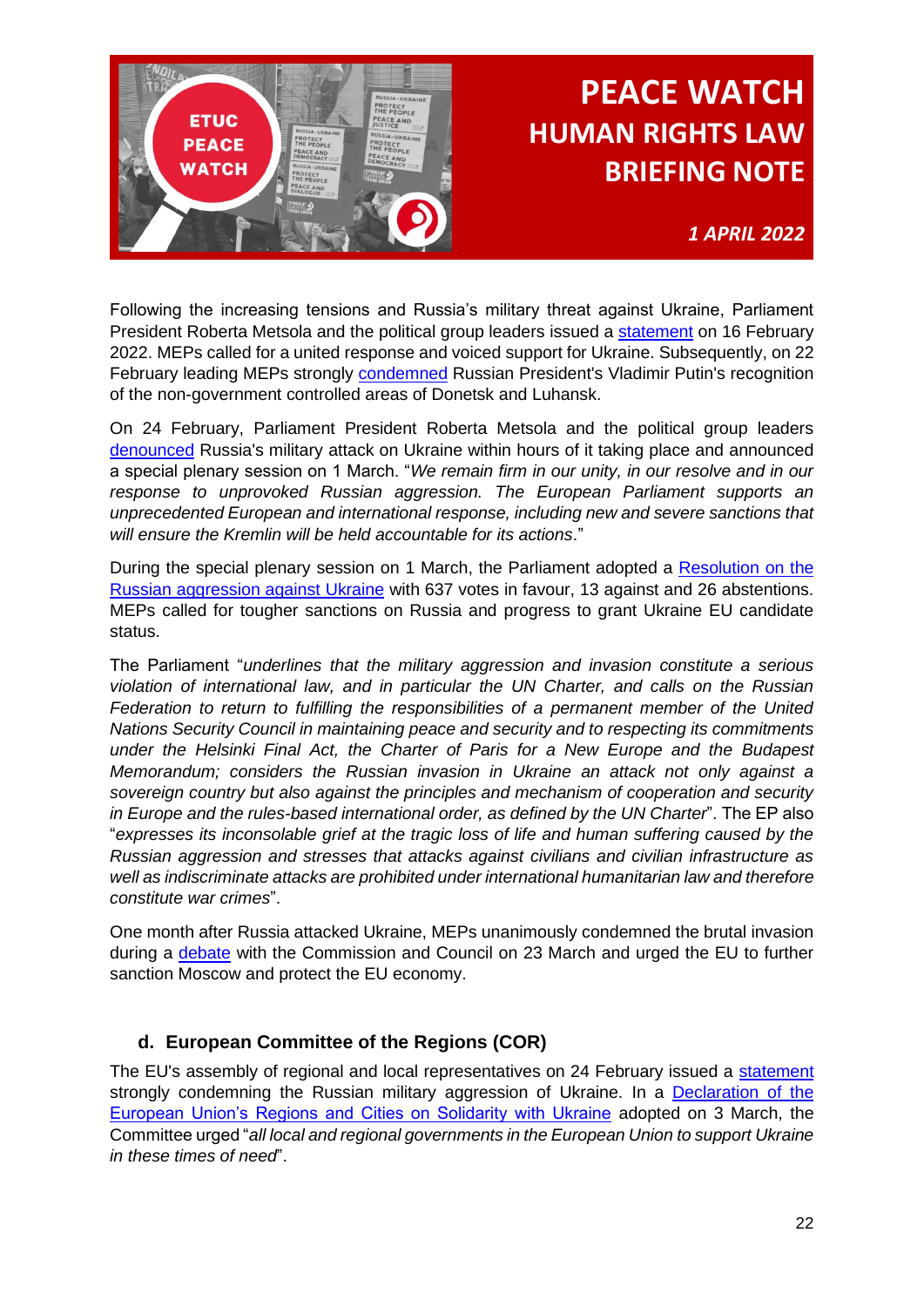

*1 APRIL 2022*

### **e. European Economic and Social Committee [\(EESC\)](https://www.eesc.europa.eu/en)**

<span id="page-22-0"></span>On 24 March, the EESC adopted a [Resolution on the war in Ukraine and its economic, social](https://www.eesc.europa.eu/documents/resolution/war-ukraine-and-its-economic-social-and-environmental-impact)  [and environmental impact.](https://www.eesc.europa.eu/documents/resolution/war-ukraine-and-its-economic-social-and-environmental-impact) The Committee strongly condemns Russia's unilateral aggression against Ukraine and considers that the EU should provide full support to ensure that all war crimes and crimes against humanity are recorded and processed. The EESC also "*demands enhanced support for the Ukrainian civil society, both in and outside of Ukraine; believes that the EU should consider involving Ukrainian civil society in all Ukraine-related discussions; Ukrainian civil society will be directly involved in alleviating the impact of war and in rebuilding the socio-economic fabric of the country; in this context, the EESC calls for consolidating and enhancing existing funding schemes designed to support civil society in Ukraine*".

### **f. European Union Agency for Asylum [\(EUAA\)](https://www.euaa.europa.eu/)**

<span id="page-22-1"></span>The Asylum Agency of the EU on 25 February issued a [statement](https://www.euaa.europa.eu/news-events/euaa-condemns-russian-invasion-ukraine-ready-support-reception-asylum-seekers) joining "*the global community in condemning the unprovoked armed invasion of Ukraine. Such actions have no place in an international system whereby nations are expected to settle differences through diplomatic means, in the spirit of mutual respect for human lives and national sovereignty. Armed conflict only leads to human suffering and the tragic loss of life.*" The EUAA affirmed its readiness to provide support in the reception of asylum seekers in the EU.

On 4 March, the EUAA [launched](https://www.euaa.europa.eu/news-events/euaa-provides-situational-update-eu-rapid-response-efforts-assist-displaced-ukrainian) a [Situational Update](https://euaa.europa.eu/publications/rapid-response-eu-countries-address-needs-displaced-people-ukraine) on the war in Ukraine, providing key information on the response actions that the European Union and its Member States have taken to provide shelter and temporary protection for displaced people from Ukraine. The information will be revised on a regular basis, as the situation develops.

### **g. European Border and Coast Guard Agency [\(FRONTEX\)](https://frontex.europa.eu/)**

<span id="page-22-2"></span>On 25 February, FRONTEX issued a [statement](https://frontex.europa.eu/media-centre/news/news-release/frontex-ready-to-support-member-states-in-light-of-situation-in-ukraine-kZGGwq) saying it "*keeps monitoring the situation in Ukraine 24/7 and stays in contact with the Member States and is ready to support them when requested.*" In a [press release](https://frontex.europa.eu/media-centre/news/news-release/first-humanitarian-return-flights-by-frontex-r3mnqc) on 11 March, the Agency announced it had started "supporting EU Member States in the organisation of humanitarian return flights. The aim is to help non-Ukrainian and non-EU citizens fleeing the war in Ukraine reach their home countries."

### **h. European Union Agency for Fundamental Rights [\(FRA\)](https://fra.europa.eu/en)**

<span id="page-22-3"></span>FRA Director Michael O'Flaherty on 28 February sent a **message** of solidarity with Ukrainians crossing the EU borders. "*The tremendous wave of support and help EU countries, institutions, civil society organisations and people across Europe are showing to Ukrainians fleeing their country gives hope in these dark times. People fleeing conflict should be welcomed irrespective*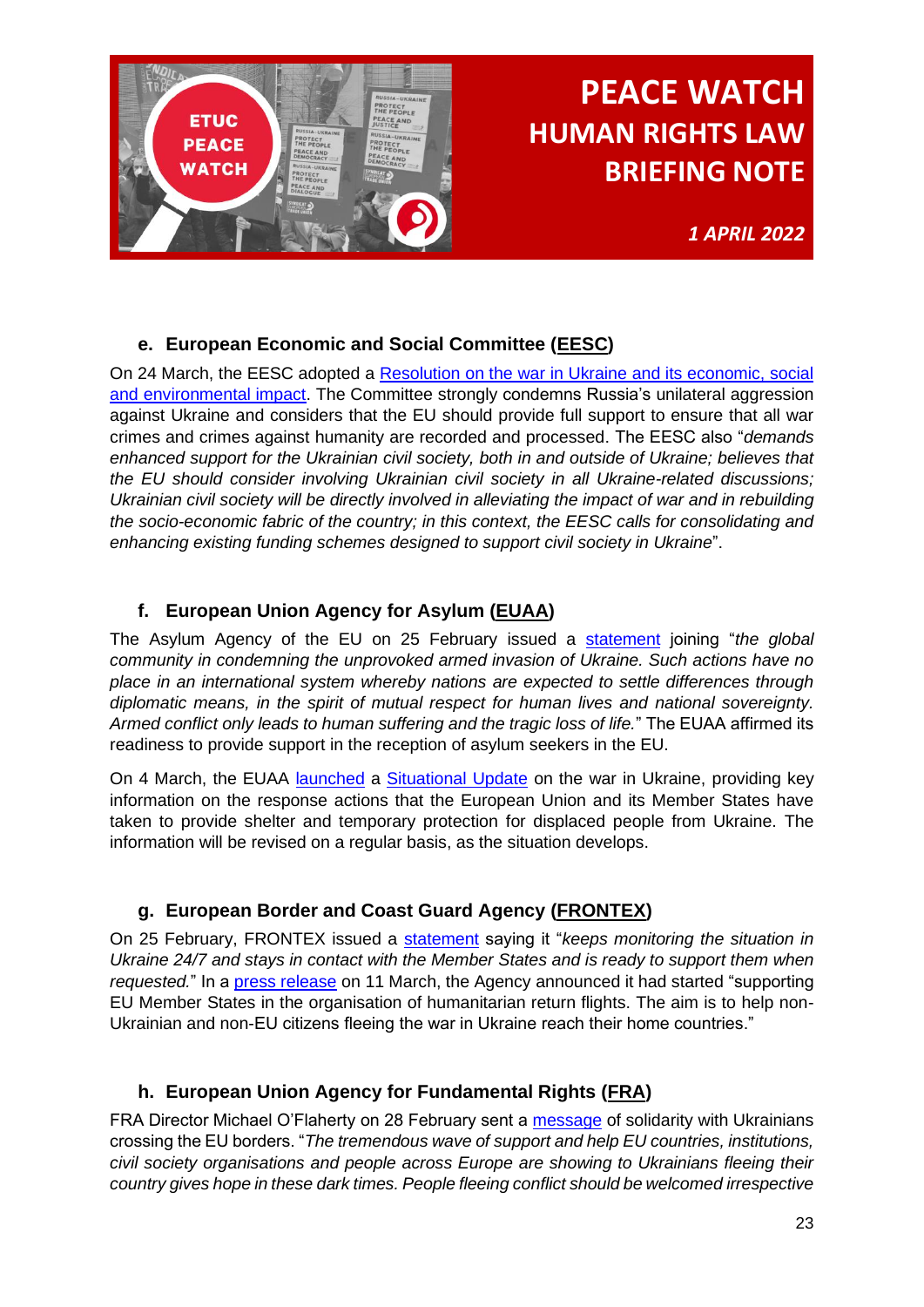

*1 APRIL 2022*

*of their nationality or ethnicity.*" The Agency reaffirmed its commitment to support the EU and its Member States in upholding the human rights of all who cross its borders in flight from war.

At the publication of the FRA [Report EU-Ukrainian border check points: First field observations](https://fra.europa.eu/en/publication/2022/eu-ukrainian-border-check-points-first-field-observations) on 23 March, O'Flaherty [stated](https://fra.europa.eu/en/news/2022/what-are-key-fundamental-rights-risks-eu-ukraine-borders) that "*there are grounds for immediate concern which urgently need addressing, such as allegations of discrimination and racism, and the danger of trafficking. In addition, EU countries need to start now planning ahead for the needs of millions of people who may no longer have a home to return to*". The Report also highlights the need for increased support and long-term solutions in receiving refugees, including measures to bring children into education and prevent labour exploitation.

### **i. European Union Agency for Criminal Justice Cooperation [\(EUROJUST\)](https://www.eurojust.europa.eu/)**

<span id="page-23-0"></span>On 28 March, EUROJUST issued a [press statement](https://www.eurojust.europa.eu/news/eurojust-supports-joint-investigation-team-alleged-core-international-crimes-ukraine) that it has supported the setting up of a joint investigation team into alleged core international crimes committed in Ukraine. The responsible national authorities of Lithuania, Poland and Ukraine have signed an agreement to enable the exchange of information and facilitate investigations into war crimes, crimes against humanity and other core crimes. Participation in the investigation may be extended to other EU Member States, third countries or other third parties in due course.

### **j. European Police Office [\(EUROJUST\)](https://www.eurojust.europa.eu/)**

<span id="page-23-1"></span>The Management Board of EU's law enforcement agency on 17 March adopted a [Decision on](https://www.europol.europa.eu/media-press/newsroom/news/decision-of-europols-management-board-situation-in-ukraine)  [the situation in Ukraine.](https://www.europol.europa.eu/media-press/newsroom/news/decision-of-europols-management-board-situation-in-ukraine) "*Regardless of the changing circumstances amid the crisis, Europol will remain strongly committed alongside the Member States to identify and tackle the criminal threats arising from this major crisis. Furthermore, the Board decided to suspend any cooperation with Russia, including through the strategic agreement concluded in November 2003. Europol continues to work at all levels to support the EU Member States impacted by the conflict.*"

### <span id="page-23-2"></span>**III. Trade union responses in defence of human rights**

### <span id="page-23-3"></span>*i. European Trade Union Confederation*

In response to the Russian invasion of Ukraine, on 24 February the ETUC organised a [demonstration](https://www.etuc.org/en/speech/etuc-demonstation-peace-and-dialogue-speech-luca-visentini-etuc-general-secretary) for peace and democracy in front of the headquarters of the European Commission and Council. The following day, the European Trade Union Confederation issued a [joint statement](https://www.etuc.org/en/pressrelease/ukraine-putins-war-must-stop) together with the International Trade Union Confederation. "*We strongly condemn the war, that hits people and workers first, and advocate for dialogue, peace, and democracy to be reestablished immediately*."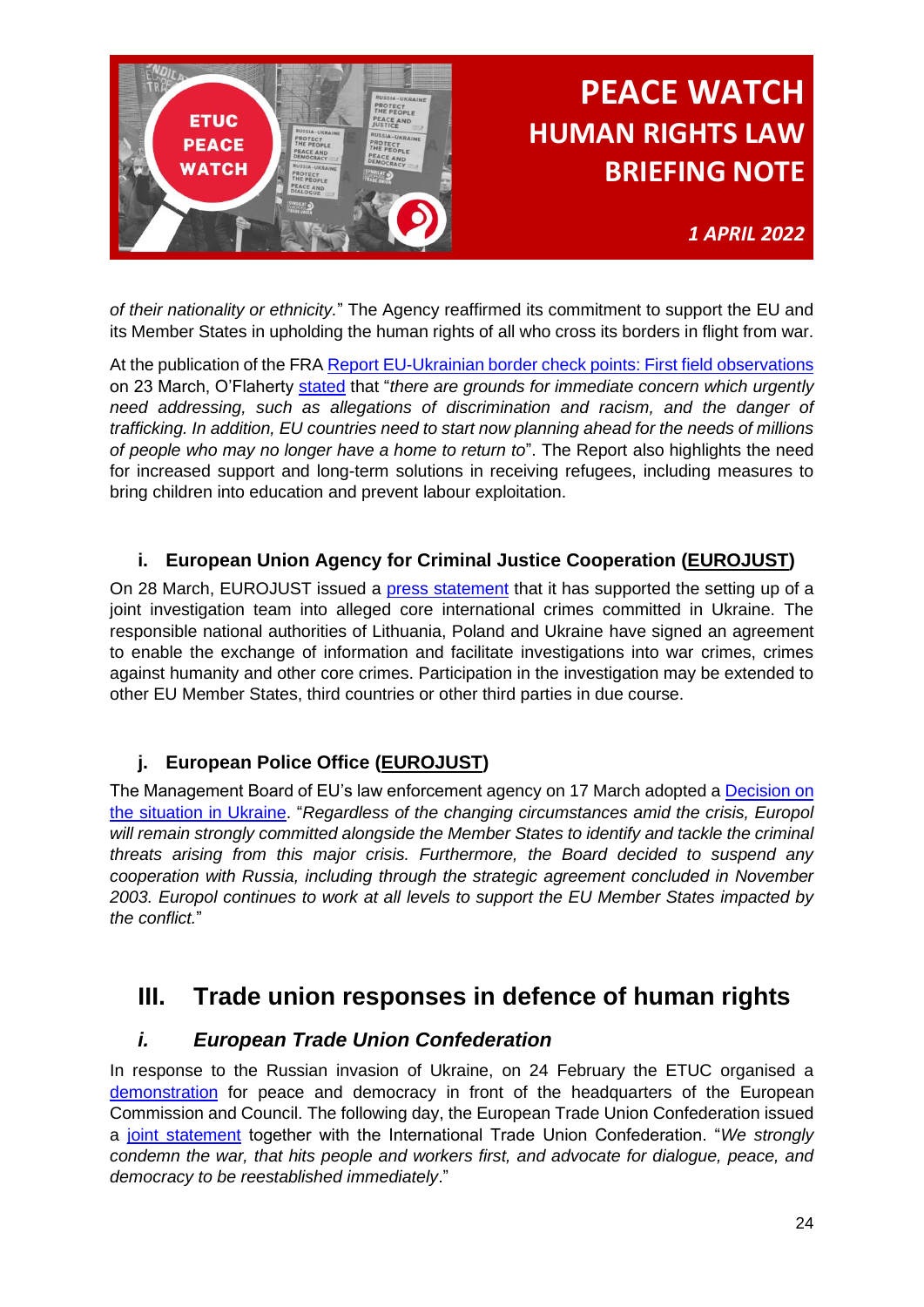

*1 APRIL 2022*

On 25 February, the EU cross-industry social partners also adopted a [joint statement](https://www.etuc.org/en/document/statement-eu-cross-industry-social-partners-russian-invasion-ukraine) on the Russian invasion of Ukraine. "*The European Union must continue to show unity and determination in building a common response, putting at the heart of its intervention our commitment to defend international law and support those suffering from the conflict. The collective strength of the EU can only be expressed through a common voice when facing external threats and challenges such as the one that we are currently facing.*"

On 9 March, the ETUC Women's Committee adopted a [statement,](https://www.etuc.org/en/document/statement-etuc-womens-committee-russias-invasion-ukraine) underlining that "*armed conflict and humanitarian crisis bear particular threats and consequences for women and girls in all their diversity. It is well documented and unanimously agreed by the international community that sexual violence against women and girls in all their diversity is used as a common tactic in armed conflict and as a war weapon. Domestic violence and trafficking is also exacerbated during war and humanitarian crisis. In addition, reproductive health care services for women are functioning under high risk and are deliberately chosen as targets for military strikes.*"

The Executive Committee of the ETUC on 17 March adopted a [Resolution on Ukraine,](https://www.etuc.org/en/document/etuc-resolution-ukraine) condemning the invasion of a sovereign nation and expressing its solidarity with all people, workers, and trade unions of Ukraine. "*The pursuit of peace and democracy is a fundamental value of the trade union movement and an essential condition to secure safety, social justice and worker's and human rights. The ETUC supports all political and diplomatic initiatives and sanctions to secure peace and calls for humanitarian aid for the Ukrainian population in Ukraine and to welcome and support refugees in Europe.*"

### <span id="page-24-0"></span>*ii. European Trade Union Federations*

On 24 February, the **European Federation of Builders and Wood Workers** [\(EFBWW\)](https://www.efbww.eu/) issued a [joint statement](https://www.efbww.eu/stream/fb198505-a6c9-477a-b444-bb6fce49bfed) together with Building and Wood Workers International [\(BWI\)](https://www.bwint.org/), strongly condemning Russia's violence and military actions against Ukraine. The statement calls for trade union solidarity across borders, standing side by side with "*the Ukrainian building workers union, its staff and its members, and with all trade unions and people in the region*."

On 25 February, the **European Trade Union Committee for Education** [\(ETUCE\)](https://www.csee-etuce.org/en/) together with Education International [\(EI\)](https://www.ei-ie.org/en) issued a [joint statement](https://www.csee-etuce.org/en/news/etuce/4769-joint-ei-etuce-statement-on-ukraine) condemning Russia's act of war. "*Educators across the world stand with our colleagues, students, and communities in Ukraine and denounce the invasion." "Teachers, academics and their unions in Europe are shocked by the military intervention of the Russian Federation in the sovereign state of the Ukraine. ETUCE condemns the attack of Russia on the Ukraine and expresses its strong support and profound solidarity with colleagues, teachers, academics and students and all people of Ukraine."*

Also the **European Federation of Journalists** [\(EFJ\)](https://europeanjournalists.org/) on 25 February together with other human rights, media freedom and journalists' organisations issued a [joint statement](https://europeanjournalists.org/blog/2022/02/25/we-stand-in-solidarity-joint-statement-in-support-of-ukraine/) in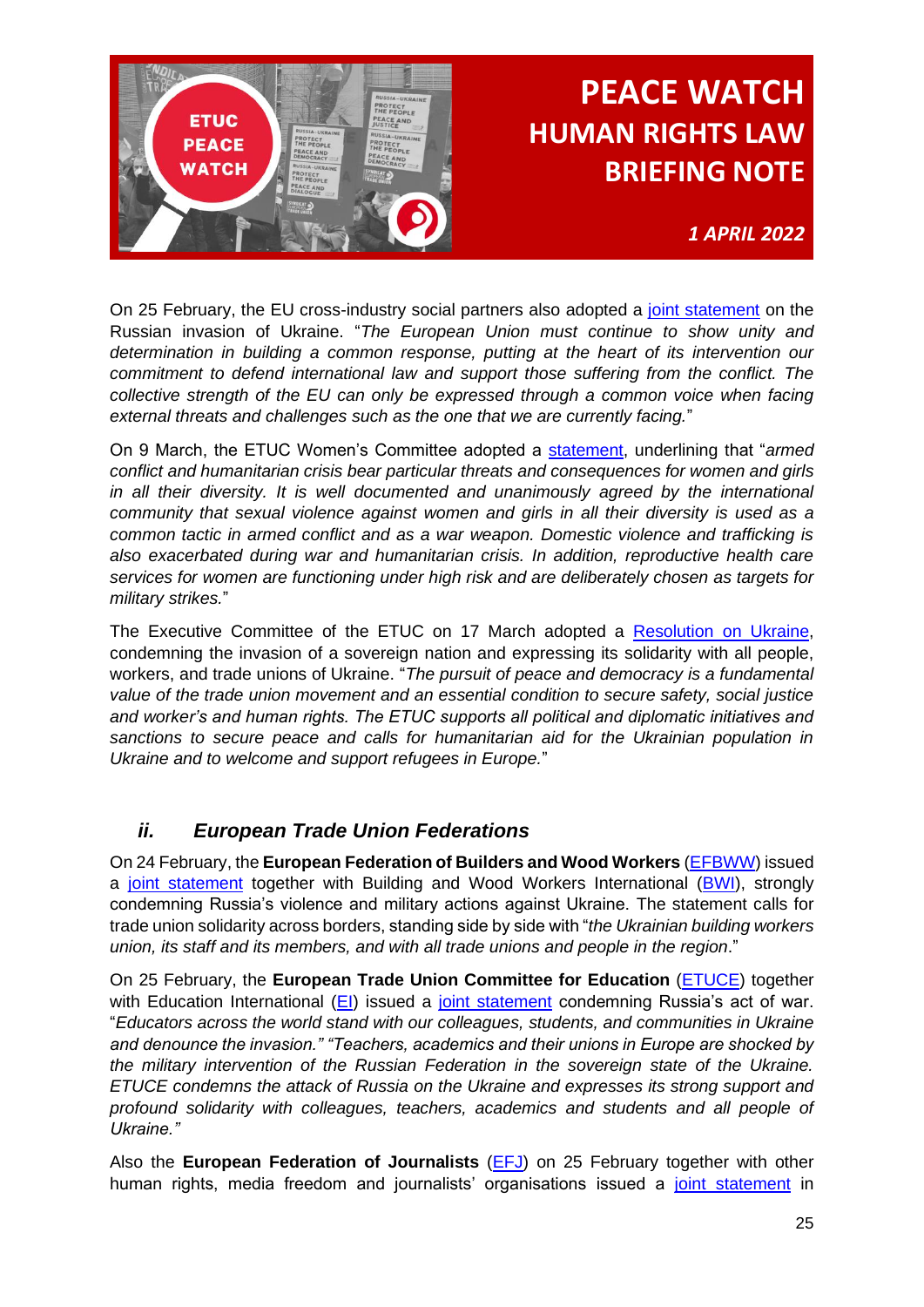

*1 APRIL 2022*

condemnation of invasion and attacks on the press in Ukraine and Russia. *"We unilaterally condemn the violence and aggression that puts thousands of our colleagues all over Ukraine in grave danger.*" The EFJ has also strongly [condemned](https://europeanjournalists.org/blog/2022/03/01/censorhip-russia-blocks-access-to-independent-media-over-war-coverage/) attempts by the Russian government to silence media coverage of the invasion in Ukraine, as well as the [killings of several](https://europeanjournalists.org/blog/2022/03/23/russian-reporter-oksana-baulina-is-sixth-journalist-to-die-in-ukraine-war/)  [journalists](https://europeanjournalists.org/blog/2022/03/23/russian-reporter-oksana-baulina-is-sixth-journalist-to-die-in-ukraine-war/) reporting from the war. Together with the International Federation of Journalists [\(IFJ\)](https://www.ifj.org/), the EFJ has [called](https://europeanjournalists.org/blog/2022/03/07/efj-and-ifj-call-on-media-to-protect-reporters-sent-to-ukraine/) on media employers to ensure the protection of reporters they send to war zones.

On 8 March, the **European Transport Workers' Federation** [\(ETF\)](https://www.etf-europe.org/) issued a [statement on war](https://www.etf-europe.org/war-and-transport-workers/)  [and transport workers.](https://www.etf-europe.org/war-and-transport-workers/) "*During war, transport workers find themselves on the front line.Transport is crucial for access to food, medicine, and goods as well as work and leisure, and society's reliance on transport and transport workers becomes even more noticeable during war, as access to food, medicine, and aid becomes essential to survival. The strategic importance of transport, to civilians and the military, means that transport routes and infrastructure – railways, highways, shipping lanes, airports, transport corridors, etc. – are under military threat, and transport workers risk their lives.*"

On 18 March, the **European Public Service Union** (**EPSU**) issued a **solidarity message** together with the European Hospital and Healthcare Employers' Association [\(HOSPEEM\)](https://hospeem.org/). The sectoral social partner organisations strongly condemn the war and "*are horrified by the reported attack on a maternity and children hospital in Mariupol, Ukraine on March 9. As of March 10, the WHO has confirmed 25 other attacks. Attacks against civilians and civilian infrastructure such as hospitals must stop immediately.*" EPSU and HOSPEEM underline the need to respect and protect in all circumstances health facilities, civilian and military medical units in line with international humanitarian law. Health providers must be protected so they are allowed to treat the injured, and to save lives.

**industriAll European Trade Union** (*IAE*) adopted a **Statement on Ukraine on 25 March.** "We *stand in full solidarity with the people of Ukraine, our brothers and sisters in the trade union movement and working people caught up in the war. We condemn the repression faced by those in Russia and Belarus bravely speaking out and protesting for peace." "Trade unions are*  part of the global peace movement. We have a role to play in building peace, starting by uniting *the global trade union movement. It is only with dialogue and diplomacy that peace can flourish. We stand ready to work with the EU, governments and within our labour movement and society."*

**UNI Europa** the European trade union federation for service workers has [joined](https://www.uni-europa.org/news/uni-joins-the-ituc-in-condemning-russias-invasion-of-ukraine/) the ETUC in in condemning Russia's invasion of Ukraine. Together with over 100 advocacy groups, [UNI](https://www.uni-europa.org/) also signed on to a [letter](https://www.uni-europa.org/news/joining-the-call-for-big-tech-action-on-ukraine/) calling for Big Tech corporations to take action against the spread of disinformation that justifies Russia's invasion of Ukraine. In a [press release](https://www.uni-europa.org/news/unions-united-for-peace-in-ukraine-%f0%9f%87%ba%f0%9f%87%a6/) on 15 March, UNI outlined actions for worker-to-worker solidarity. We are supporting workers reps to use their say within multinational companies to push for contributions to the peace effort.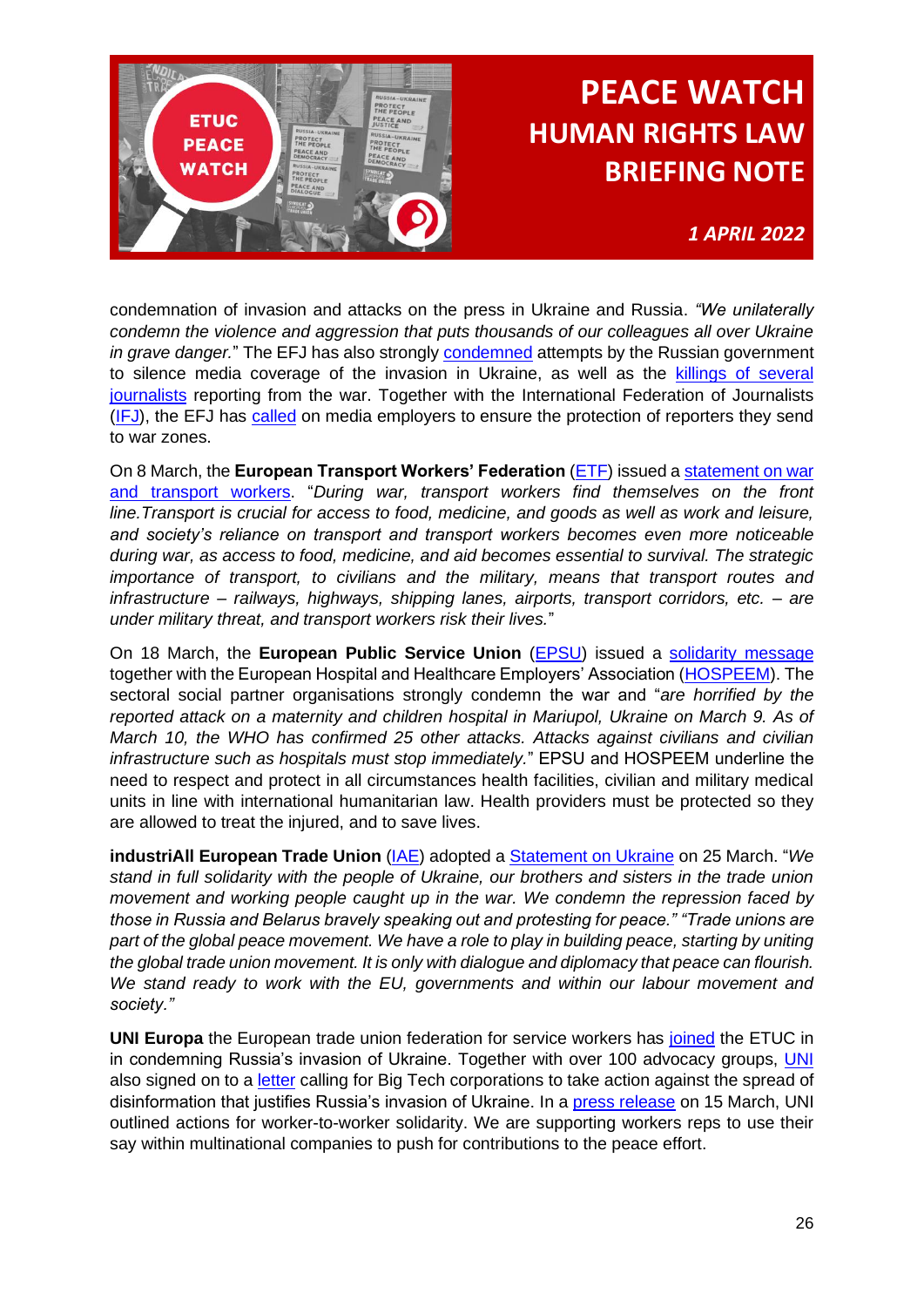

### *1 APRIL 2022*

The **European Federation of Food, Agriculture and Tourism Trade Unions** [\(EFFAT\)](https://effat.org/) on 16 March issued a [joint statement](https://effat.org/wp-content/uploads/2022/03/Joint-HOTREC-EFFAT-Statement-on-Ukraine-2022-03-16.pdf) with the European hospitality association of hotels, restaurants and cafés [\(HOTREC\)](https://www.hotrec.eu/). "*HOTREC and EFFAT maintain their support to the employers' associations and trade unions in Ukraine and encourage all efforts our member organisations are undertaking at national level to provide shelter and protection to the refugees*." On 29 March EFFAT together with the Employers' Group of Professional Agricultural Organisations [\(GEOPA\)](https://www.copa-cogeca.eu/about-geopa) and the food manufacturers [FoodDrinkEurope](https://www.fooddrinkeurope.eu/) adopted a [joint statement.](https://effat.org/wp-content/uploads/2022/03/EFFAT-FoodDrinkEurope-Geopa-Statement-on-the-war-in-Ukraine-final.pdf) *"This war has important European and global consequences for the agri-food sector. The interruption of Ukrainian agricultural production and exports, as well as the legitimate sanctions imposed on Russia, will severely affect global markets and food supplies". "While primarily focusing on the ongoing conflict resolution, EU decisionmakers must also consider the impact on the agri-food sector and its workforce, an essential sector providing food all across the world."*

### <span id="page-26-0"></span>*iii. National trade union responses*

In **Bulgaria**, the **Confederation of Independent Trade Unions (CITUB)** adopted a [position](https://knsb-bg.org/index.php/2022/03/17/pozicziya-na-knsb-vav-vrazka-s-vojnata-v-ukrajna/) on the war in Ukraine, strongly condemning Russia's military invasion of Ukraine and calling for a peaceful and diplomatic solution to the conflict. The union also launched the charity initiative 'CITUB for Ukraine', on the one hand running a campaign to collect donations for Ukrainian refugees in Bulgaria, and on the other hand providing trade union support to people fleeing the war. The campaign started on 15 March, collecting food, hygienic products, tents, lanterns, batteries and generators. As part of the campaign, CITUB prepared a dedicated video and photos with the slogan 'Solidarity with Ukraine'. CITUB has also opened up for receptions by its territorial structures in Varna, Burgas, Haskovo, Dobrich in order to offer Ukrainians advice on labour and social security issues, including labour market integration measures.

In **France**, the **Confederation Force Ouvrière (FO)** in its declarations and exchanges with the French government has underlined the obligation of the Russian Federation to respect international law in general and human rights law in particular. Furthermore, FO has raised concerns about the consequences of the withdrawal of Russia from the Council of Europe, in terms of peace and stability in Europe as well as the exercise of fundamental rights for Ukrainian and Russian people. This is also something that FO raised during the Tripartite Social Summit of the European Council on 23 March 2022, advocating for greater support from the EU to the Council of Europe despite being two separate organisations. More generally, FO has emphasised the need for greater support of Russian and Belarussian people who are calling for peace and for independent journalists in Russia and Belarus, in order to ensure their safety and the protection of their fundamental rights against repression and retaliation. FO has also issued internal communications on the crisis in Ukraine to offer its members a better understanding, including with a focus on human rights law.

Beyond the national dimension, FO has been active within the G7 to highlight the importance of international law, including the ILO, and more broadly a ruled-based international order. FO